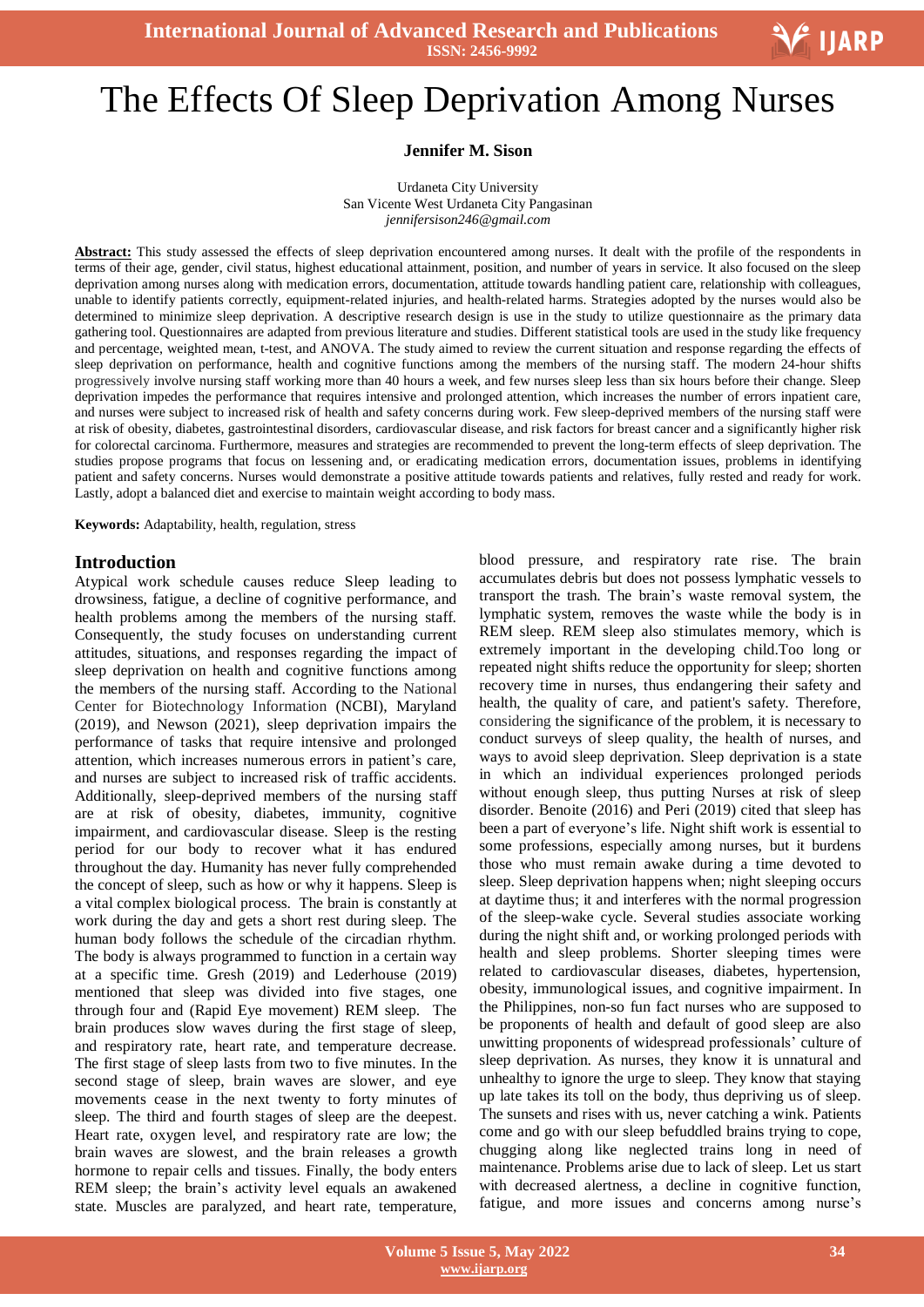

personal life and medical professionals' duties and responsibilities. According to Patient Safety Network (PSNET) (2019), Caldwell (2018), and Lakshmi (2018), they gave the importance of sleep and its known effect on cognitive performance, the link between sleep and patient safety has garnered considerable attention. In 2006, Agency for Healthcare Research and Quality (AHRQ) funded the National Academy of Medicine to synthesize evidence on Nurse Schedules and health care safety to recommend strategies enabling [optimization](https://psnet.ahrq.gov/issue/revisiting-duty-hour-limits-iom-recommendations-patient-safety-and-resident-education) of work schedules and [patient](https://psnet.ahrq.gov/issue/resident-duty-hours-enhancing-sleep-supervision-and-safety) safety. In this report, fatigue was characterized as a latent hazard and an unsafe condition in health care that increases the medical error rate. In a classic [review](http://www.ncbi.nlm.nih.gov/pubmed/11014055) of sleep deprivation and decision-making, investigators argued that effective performance in health care environments requires naturalistic decision-making and situation awareness. This type of thinking involves assessing and planning for rapidly changing situations, forming mental models and future status projections, evaluating risks, appreciating the consequences of actions, and rapidly revising plans in light of changing information. These cognitive activities significantly influence prefrontal cortex functions, such as memory and tracking capacity, particularly sensitive to sleep deprivation and [fatigue.](http://www.ncbi.nlm.nih.gov/pubmed/19742409) Acute and chronic sleep deprivation results in [increased](http://www.ncbi.nlm.nih.gov/pubmed/22851809) deficits in function, mood, and heightened irritability, thus causing impairment in communication and coordination within the health care teams. Chronic sleep deprivation can also contribute to [burnout,](https://psnet.ahrq.gov/perspective/burnout-among-health-professionals-and-its-effect-patient-safety) which are recognized as a threat to patient safety. American Academy of Sleep Medicine (2019) and Pacheco (2020) study results showed that 49% of participating nurses at an academic medical center averaged less than 7 hours per night. The overall average nightly sleep time was 6.6 hours. A symptom consistent with chronic insomnia is identified in 31% of nurses, and excessive daytime sleepiness is seen in 4.5% of them. Twenty-seven percent of nurses using drugs to help them sleep, and 13% reported uses drugs to stay awake. Symptoms indicative of shift work disorder were present in 31% of nurses. About 18.5% of nurses also had a moderateto-severe risk for obstructive sleep apnea. Pilcher (2020) and Morris (2020) cited that sleeping between seven and eight hours a night can decrease the possibility of missing work because of illness, a recent study from the Finnish Institute of Occupational Health indicates. Researchers analyzed 3,760 men and women 30-64 years old in Finland. They asked questions about their sleep habits and conducted a physical exam. Participants who slept five hours or less, or 10 hours or more, missed 4.6 to 8.9 more days of work each year than workers who slept the optimal amount of seven to eight hours. Insomnia symptoms, waking in the early morning, Daytime tiredness, possible sleep apnea, and sleeping pill use was linked to a rise in work absences due to illness. In the release that promoting optimal sleep and detecting and preventing insomnia "not only promotes health and workability among employees, but it can also lead to notable savings in reduced sickness absence costs. In a recent study from National Health and Nutrition [Examination](http://www.cdc.gov/nchs/nhanes/) [Survey](http://www.cdc.gov/nchs/nhanes/) (NIOSH) (2016) and Abdalkarem (2021), night-shift workers have the highest risk for sleep problems compared with all other workers. Examined data for nearly 6.35 adults Participants answered questions about the length and quality of their sleep, sleep disorders, and impairment of sleeprelated activities of daily living. They also had to identify if their work shift was during the day between (6 a.m. and 6

 p.m.), evening (between 4 p.m. and midnight), night (between 7 p.m. and 8 a.m.) rotating, or other. They placed participants into two categories: those who had slept less than seven hours, and those who had gotten seven or more hours of sleep. Additionally, factors such as long work hours and socio-demographic traits results showed that 61.8 percent of night-shift workers slept less than seven hours, compared with 35.9 percent of daytime workers. Moreover, 30.7 percent of night-shift workers reported poor quality sleep, 22.3 percent said they felt extra sleepy during the shift, and 21.7 percent reported difficulty falling asleep, in contrast with 12.7 of daytime workers, thus affecting nursing performance patient safety. Hang (2018) and Garland (2018), their study mentioned that sleep-deprived members of the nursing staff were at risk of obesity, diabetes, gastrointestinal disorders, cardiovascular disease, and depression. The risk factor for breast cancer were increased by 179 times, and there is a significantly higher risk for colorectal carcinoma. Night shifts reduce the opportunity for sleep; shorten recovery time in nurses, thus endangering their safety, health, quality of care, and patient safety. Considering the significance of the problem, it is necessary to conduct surveys of sleep quality and the health status of nurses. Winter (2017) conducted a study to address shift nurses' poor sleep quality. They proposed two levels of approach for considering the individual level and the management/institutional level and enumerated specific interventions that fit every Lifestyle. The recommendations include: improving sleep hygiene; providing a lowstimulation sleep environment; conducting rigorous intervention studies to evaluate the effectiveness of a variety of therapies to deal with shift nurses' sleep disturbances; increasing awareness of sleep health of shift nurses; establishing a flexible rotating work schedule; and putting in place policies such as a 15–30 min nap break, social support, and a suitable working environment. Moreover, Proceedings of the National Academy of Sciences (PNAS) study showed that staying awake at night and sleeping during the day for even just 24-hour period can rapidly lead to changes in more than 100 proteins in the blood, effect on blood sugar, immune function, and metabolism. Over time, these biochemical changes in blood protein levels can elevate the risk for health issues such as [diabetes,](https://www.everydayhealth.com/type-2-diabetes/guide/) weight gain, and even [cancer.](https://www.everydayhealth.com/cancer/guide/) Likewise, Meyers (2019), the University of New York, mentioned that nurses are sleeping, on average, less than the recommended time before work, which may impact their health and job performance. Nursing, especially in hospitals, is dominated by shift work, with nurses working outside of the traditional 9-to-5 day to be at the bedside around the clock. Research showed that shift work causes harm to circadian rhythm and can impair nurse's performance. In addition, 12-hour shifts are standard and often result in unexpected overtime to finish patient care tasks or charting. Taken together with commute times and domestic responsibilities, nurses often have limited time to sleep before or between shifts. Sleep deprivation hurts workers' ability to handle complex and stressful tasks, and work-related sleep loss has led to severe errors in other industries, with the nuclear meltdown at Chernobyl as a particularly devastating example. In healthcare, exhausted nurses risk of making critical mistakes in administering medication or making clinical decisions. Nurses reported getting, on average, just less than 7 hours (414 minutes) of sleep before a workday and more than 8 hours (497 minutes)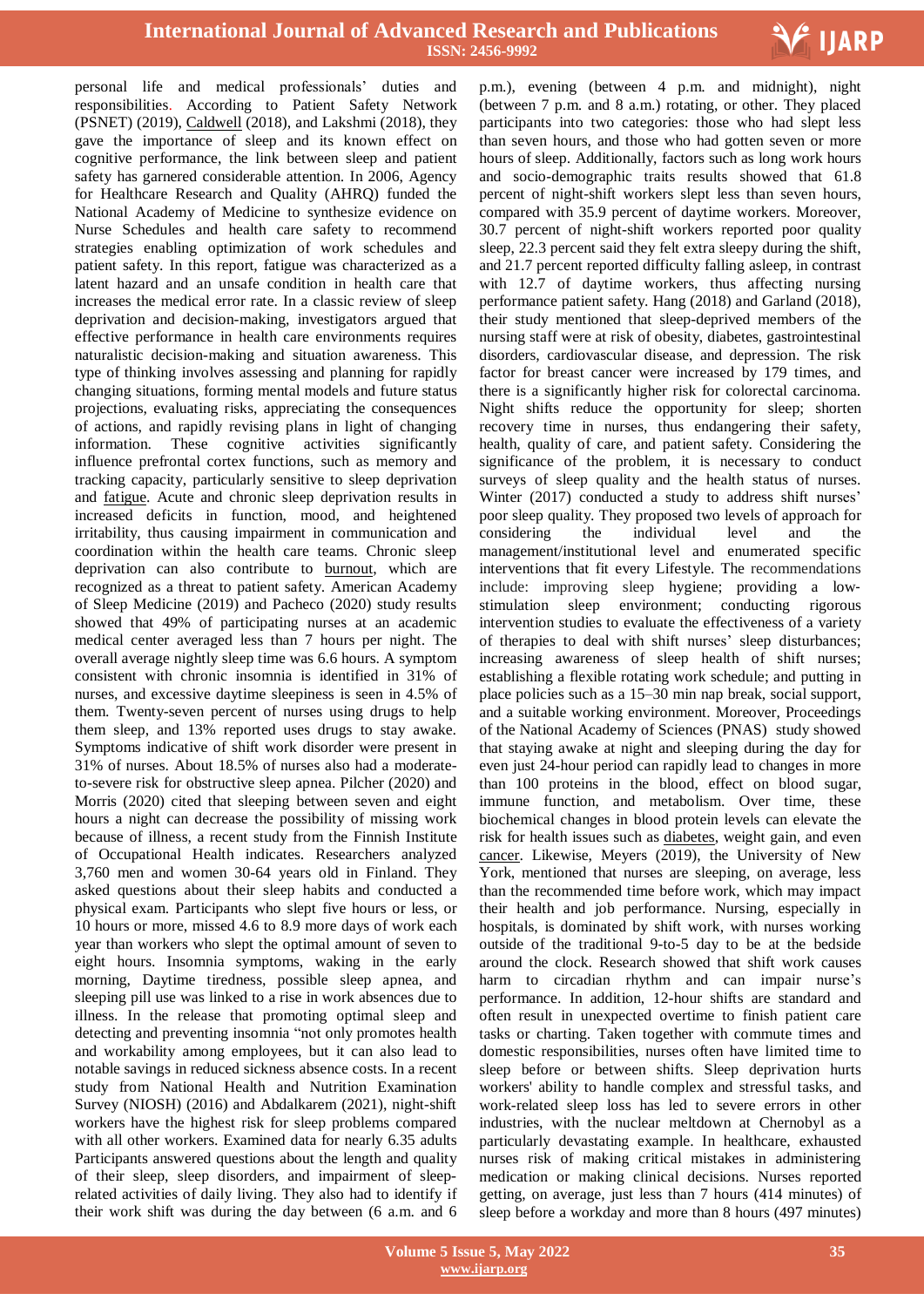

before a non-work day. The difference in sleep duration between work and non-work days was 83 minutes, or nearly an hour and a half less sleep before a work shift. In addition, getting less sleep was associated with lower measures of patient safety and quality of care, a finding that may indicate several underlying issues. At the individual level, nurses sleeping less maybe more exhausted at work, resulting in performance impairments. At the organizational level, if nurses are working in an environment that has frequent staffing shortages or high turnover resulting in unexpected overtime and long hours, patient safety may be compromised in part by tired, overworked nurses. Wolter (2018) and Tariq (2021) enumerated the top 7 nursing errors and recommended interventions to prevent them. Protecting the patients from falling by encouraging them to ask for help when needed, and making sure there are no obstacles at the restroom or around the bed. Furthermore, preventing medication errors by utilizing barcoded medication using a scanning device allows nurses to verify the six medication rights more accurately. They prevented documentation errors by monitoring patients regularly and immediately documenting the intervention performed. Lastly, to avoid equipment-related injury, report defects to the risk management department, patient safety department, and safety supervisor. In addition, Stanford University (2017), conducted a study on how sleep deprivation affects performance. The study showed that two consecutive nights of less than 6 hours of sleep, could leave us inactively slow, same with staying up an extra hour, even followed by a full night sleep and going to bed an hour usual than average has an insignificant effect. To support the findings, Zeitzer (2019) explains in his blog post quoted searching the web requires your brain to do few complex tasks. Figure out what terms to search on, type the query, and then process the results to decide which one to click. Even minor differences in the amount of time it would take us to connect. It is indicative of how rapid information was processed. The idea was people have slower processing speeds as they get more tired. The outcome exhibit that over the first 24 hours, having an insufficient night of sleep is associated with 1.2% slower performance on average keystroke timing. Subpar nights of sleep are 4.8 percent lower than two nights with longer than six hours of sleep each (2.7 percent and 7.3 percent increases for click times, respectively.) Furthermore, study also added the boost of caffeine intake that would help improve performance after sleep loss. The research is another example of mobile technology, allowing researchers to collect much larger data sets in real-world time than through formal studies. Zeitzer (2017) cited that the webscale research provides insight into the impact of sleep deprivation in the real world, where people compensate for lost sleep with extra coffee and nap, otherwise adapt to life circumstances that limit pillow time. The findings largely overlap with small and controlled lab-scale studies, where participants are systematically sleep-deprived and assessed on standardized tests. Humphries (2017) mentioned in her study that, people need sufficient sleep for healing and repair, especially people who underwent anxiety-producing situations. She used this Neuman's Systems Model, which provides a theoretical framework for future sleep study in patients. The stressor relationship between the person and the environment corresponds to sleep homeostasis and effective body system physiological homeostasis, thus disturbing sleep. Furthermore, Ferri (2016) conducted a study related to

 inadequate sleep of Nurses connecting shift work to attention, performance, and mood. The subjects rated themselves significantly sleepier when working night versus day shifts and clear-thinking when working day versus night shifts. Despite this, there was a trend toward the better performance of nurses working the night shift compared to those working the day shift, but the difference was not statistically significant. To sum it all, Nurses were sleepier while working nights and had clearer thinking when working days. However, nurses were similarly practical when performing manual and cognitive tests, whether night shifts with day sleep or working day shifts with night sleep. Pacheco (2020) made a study focused on strategies to minimize and control burnout symptoms among nursing professionals. The review identified varied interventions encompassing individual, group, and organizational actions, with a significant prevalence of group actions. The results indicated that the strategies used to cope with burnout were, for the most part, practical, with some remarkable success than others. The various intervention strategies presented in this study can reduce the effects of burnout among nurses. From the 30 reviewed studies, the results did not improve burnout in only three interventions: 1) Psycho-oncological training program, 2) Systematic clinical supervision, and 3) Basic nursing care. The assessments were justified by the following variables: sample size, work environment, and working hours. Philippine Council for Health research and Development (2020) studies showed pieces of evidence that shiftwork or working on shift hours has implications for workers' well-being or health. According to the survey conducted by the International Agency for Research on Cancer (International Agency for Research on Cancer), working on shift hours may increase the risks of psychosomatic disorders of the gastrointestinal tract, cardiovascular diseases, and even cancer among shiftworkers. These can be explained by the disruption of the circadian system that is caused by exposure to a disturbance at night that can alter sleep-activity patterns, suppress melatonin production, and deregulate genes involved in tumor development. Additionally, the human body synchronizing to a night and day pattern is known as circadian rhythm or the body's endogenous biological clock. These are the particular part of the brain that monitors the amount of light entering the body from time to time. In the evening, when the light starts to wane, the body clock notices and prompts a flood of brain chemicals called melatonin, which signals the body to fall asleep. Overnight, melatonin levels remain high, drop at daybreak, and remain low during the day. During the daytime, neurotransmitters such as noradrenaline and acetylcholine increase and keep the body awake. This system keeps the body synchronized, affecting somebody's functions including, temperature, digestion, heart rate, and blood pressure. The School of Medicine and Veterans Affairs Healthcare System (SMVAHS) conducted a study at the University of California and Gibson (2020), have reported that continuous distracted sleeping patterns will lead to sleep deprivation that might negatively affect the brain and cognitive functions, eventually causing errors in patient identification. National Center for Biotechnology Information (2019) conducted a global study that includes the Philippines about the impact of sleep deprivation on an adolescent's cognitive ability, mood, and judgment. Insufficient sleep can contribute to aberrant behavior; subjects who are chronically sleep-restricted may exhibit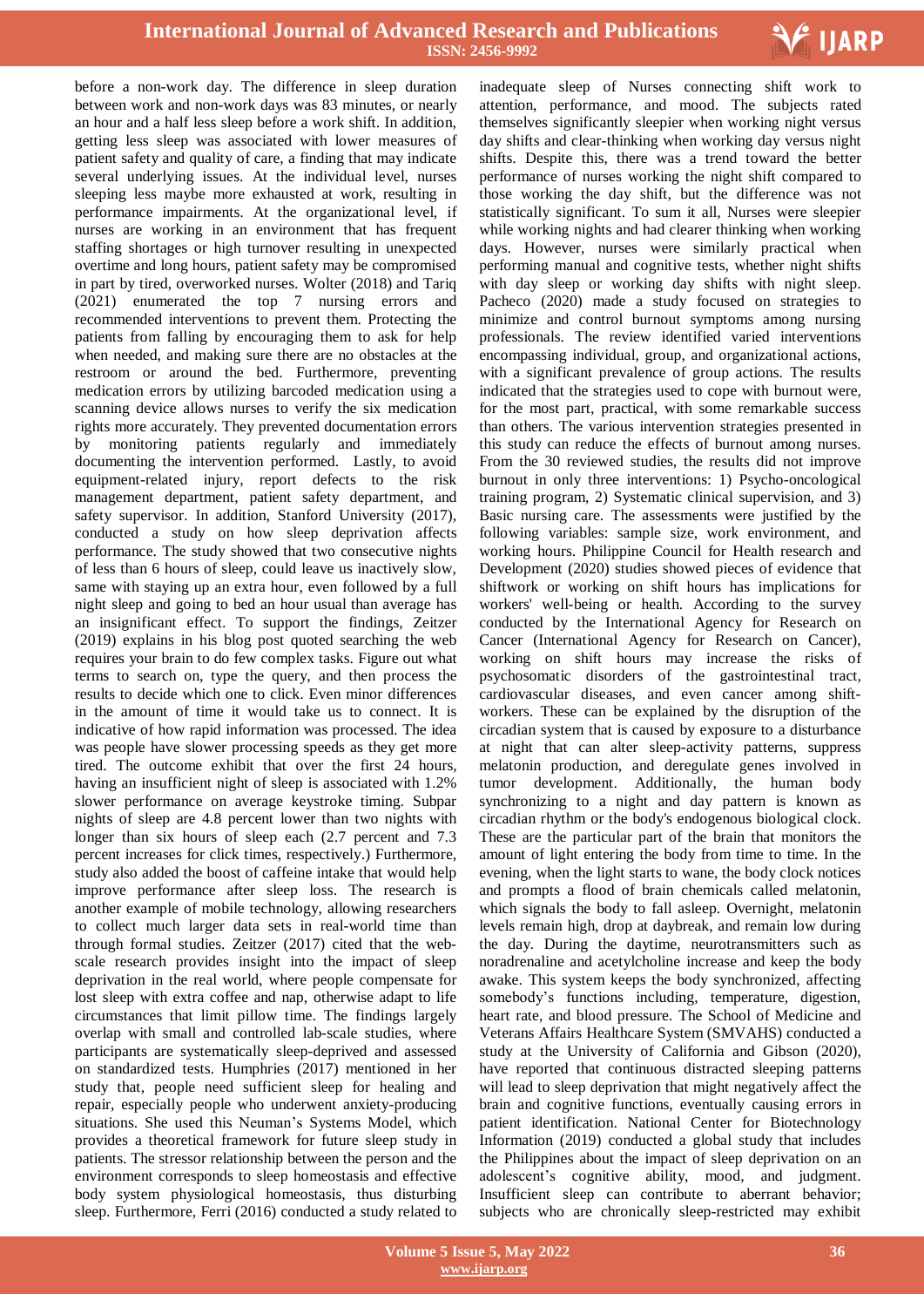

increased risk-taking behavior and subjectively may show deficiencies in reasoning that result from seeking premature conclusions without considering all aspects of a problem. This type of impulsivity may also manifest as increased but unnoticed risk-seeking. Sleep loss can have adverse effects on the control of mood and behavior. Irritability, moodiness, and poor frustration tolerance are the most frequently described symptoms in subjects suffering from sleep restriction. Adolescents complained of tiredness upon awakening (46%), anxiety, and general weakness; university students reported experiencing excessive drowsiness (50%), tension, and nervousness; and working adults suffered mostly from negative moods, such as tension (49%), fear, and irritability. Department of Health and Rizal Memorial Medical City (2018) by Tina Panganiban-Perez and Peterson (2016) made a video showing sleeping emergency room staff at the Rizal Medical center that went viral, incurring the wrath of social media users. Moreover, the uploader of the video narrated how the medical staff's alleged negligence resulted in the patient's death. The latter was checked in the facility's emergency room ward on May 21. When her mother's condition worsened around 2:30 a.m. to 4:30 a.m., the uploader claimed to have been unable to receive proper help as most of the staff present were asleep. Despite seeking assistance from one Doctor, her mother passed away three days later. In line with this incident, the study recommended regulating working hours in the emergency response industry after documenting the threatening effect of having medical workers sleep-deprived. Emergency workers, whose shifts can last up to 48 have straight, are in danger of suffering from the various health risks posed by sleep deprivation, such as cardiovascular disease and Alzheimer's. Furthermore, the proposal was to allow emergency workers to get a 96-hour break after the 48-hour shifts. Harvard Medical School requested that dorms will be install next to emergency rooms so staff can rest for optimum performance. A 2004 study by the US National Center for Biotechnology Information documented the drop in performance of nurses at emergency rooms due to fatigue. ABS-CBN Lifestyle (2020) focused on how being "PUYAT" sleep deprivation further puts our immunity at risk of COVID-19 virus. Uneasiness resulting in sleepless nights is inevitable in times of crisis. Some would often find themselves awake in the wee hours despite tucking in bed early, all worried about the COVID-19 virus. Some would binge-watch series on TV or glue themselves on their phones to distract themselves. Frontlines would end up with not much sleep at all given the demands and pressure of their jobs. Bottom-line is: Many people are sleep-deprived one way or another, with their health on the line. It is said that a good night's sleep is vital to overall well-being. Online correspondence ABS-CBN Lifestyle, Dr. Alejandro Saranglao Jr. (2020), and Concord Hospital in New Hampshire, noted several reasons why a good sleep routine could help people become more robust against coronavirus. First, he emphasized the importance of sleep and rest to the immune system. Studies have shown that people who do not get enough sleep are more likely to get sick after being exposed to a virus, even for common colds. Thus, lack of sleep also lengthens recovery time if we do get sick, he mentioned. Dr. Saranglao Jr. and Gualano (2020) also noted how rest keeps the brain alert, but when neglected, it can lead to a lack of creativity, poor memory, judgment, and slower reaction time. In a time of a viral pandemic, doctors, nurses, and healthcare workers need to

 think clearly to avoid making medical errors, not only to protect their patients but also themselves by avoiding preventable lapses. More so, since reports on most COVID-19 casualties showed how people with underlying conditions, including diabetes and hypertension, are greatly affected by the virus. They also mentioned that sleep can maintain your physical health and longevity. Poor sleep habits is link to increase the risk for cardiovascular disease, diabetes, inflammatory conditions, and infection, thus increase in in mortality. Hanvey (2019) and White (2021) cited that while the coronavirus is taking its toll on thousands of lives around the world, the disease is also having its physical and emotional impact on those caring for patients with COVID19, Dalai Lama noted that Real care of the sick does not begin with costly procedures, but with the simple gifts of affection, love, and concern. The current COVID19 pandemic brings unique stressors that thwart physicians and other healthcare professionals from delivering this level of exceptional, genuine care. World Health Organization (WHO) suggests several steps that first responders and healthcare frontline caretakers can adopt to manage their mental health and psychosocial well-being better:

- She is taking care of herself.
- Adopt helpful coping strategies such as ensuring adequate rest and respite during work or between shifts, eating sufficient and healthy food, engaging in physical activity, and stay contact with family and friends.
- Prevent using unhelpful coping strategies such as tobacco use, alcohol, or other drugs.
- Relay to colleagues and other trusted persons for support. Additionally, Medical health professionals are wise to think well, to eat well, to move well, to sleep well, to love well, and to leave well; thus, it is easier said than done. However, it is achieved with the proper mindset, right rational self-talk, direct positive vision, right stress-reducing moments of deep breathing, and healthy reasonable protective boundaries. Consequently, go to reliable sources only for necessary information. If anxiety becomes interrupting, which interferes with professional and personal responsibilities, it is time to obtain help, ideally from a trusted counselor that focuses on cognitive-behavioral transformation.

Sleep Foundation (2021), Johnson (2019), and Rogen (2018) published an article correlating excessive sleepiness and workplace accident. These sort of sleep [deprivation](https://www.sleepfoundation.org/sleep-deprivation) and daytime fatigue can lead to severe consequences both personally and professionally. A lack of sleep impacts both physical and mental health. People who sleep poorly are at higher risk for high blood pressure, stroke, heart disease, and obesity. They are also at risk for developing anxiety and depression. In the workplace, excessive sleepiness can significantly increase the likelihood of a workplace accident, resulting in injury and even death. It also has a significant impact on other aspects of job performance, including productivity, task management, and meeting goals. Sleep deprivation leads to [cognitive](https://www.sleepfoundation.org/sleep-deprivation/lack-of-sleep-and-cognitive-impairment) impairment. It degrades cognitive [processing,](https://pubmed.ncbi.nlm.nih.gov/19742409/) affecting everything from memory to reflexes. With less sleep, your [reaction](https://www.sleepfoundation.org/sleep-deprivation/sleep-deprivation-and-reaction-time) time slows. This means we make decisions less quickly and [accurately.](https://www.cdc.gov/workplacehealthpromotion/initiatives/resource-center/pdf/WHRC-Brief-Sleep-508.pdf) You are also more likely to misjudge our abilities and take unwise risks. As a result, excessive sleepiness can lead to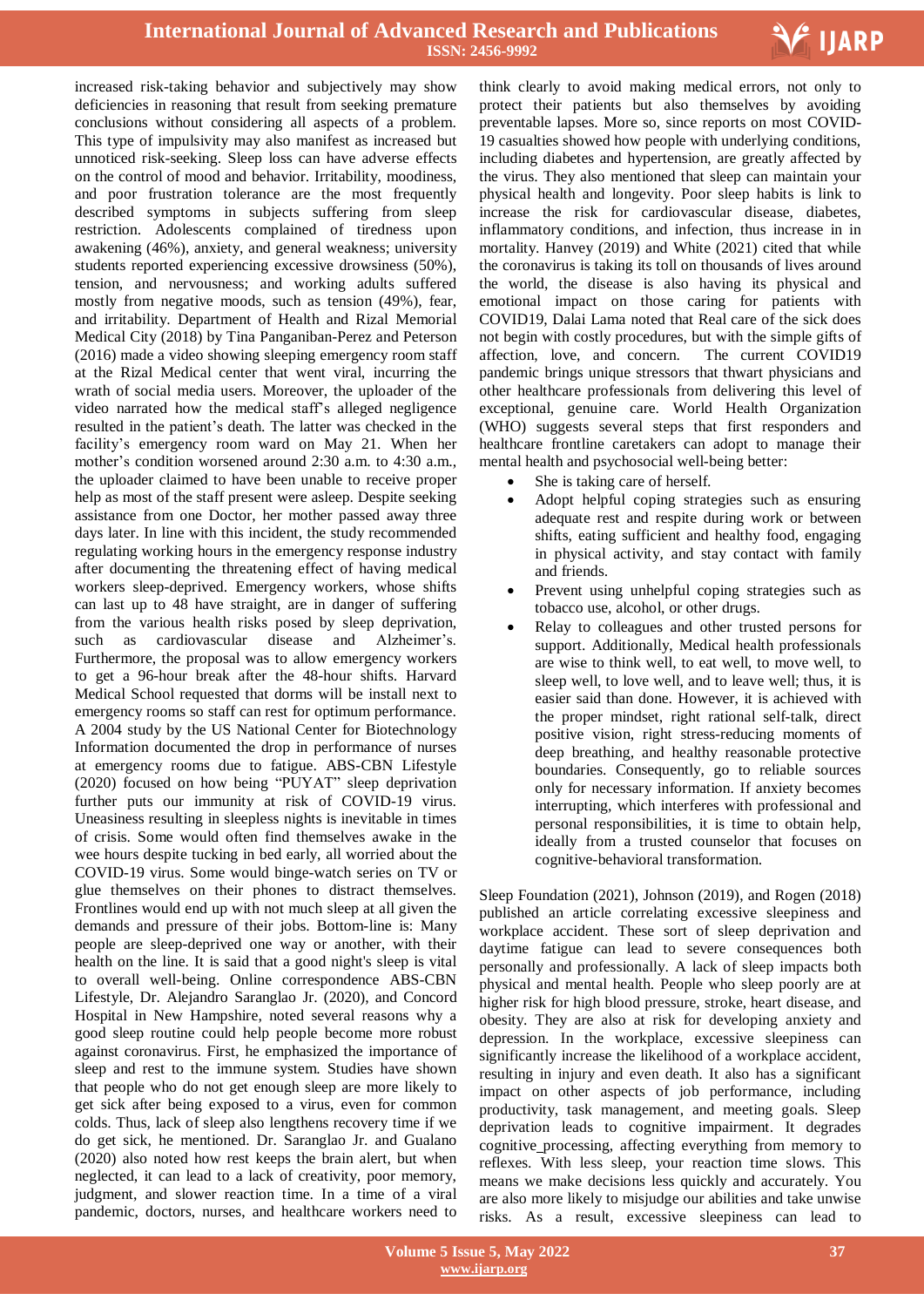

Ξ

consequential errors and accidents that gravely impact the workplace.

# **Conceptual Framework**

This study determined the effects of sleep deprivation among Nurses of Northern Luzon Adventist Hospital. Part I deals with the demographic profile of the nurses in terms of their age, gender, civil status, highest educational attainment, position, and number of years in service. Part II focused on the effects of sleep deprivation among nurses along with the medication errors, documentation Issues, perspective towards handling patient care, relationship with colleagues, unable to identify patients correct, equipment-related injuries, and health-related diseases. Part III deals with the strategies adopted by the nurses to overcome sleep deprivation, thus performing their duties and responsibilities safely and effectively while on task

#### **Statement of the Problem**

This study determined the effects of sleep deprivation among Nurses at Northern Luzon Adventist Hospital in Artacho Sison Pangasinan.

It specifically aimed to answer the following questions: 1. What is the profile of the respondents in terms of their

- a. Age;
- b. Gender;
- c. Civil Status;
- d. Highest Educational Attainment;
- e. Area of Assignment;
- f.Position, and
- g.Number of years in service;

2. What are the effects of sleep deprivation among Nurses, along with the

- a. Medication Errors;
- b. Documentation Issues;
- c. Attitude towards handling patient care and relationship with Colleagues;
- d.Unable to identify patient correctly;
- e.Equipment related injuries;

3. What are the strategies adopted by the Nurses to overcome sleep deprivation?

- 4. Is there a significant difference between the effects of sleep deprivation among nurses across their profile variables?
- 5. Is there a significant relationship between the effects of sleep deprivation among nurses across their profile variables?
- 6. Based on the study, what are the proposed plans that can be formulated to minimize sleep deprivation among nurses?

#### **Hypotheses**

The following hypothesis was tested in their null form at a 0.05 level of significance;

- 1. There is no significant difference between the effects of sleep deprivation among nurses across their profile variables.
- 2. There is no significant relationship between the effects of sleep deprivation among nurses across their profile variables.

#### **METHODOLOGY**

#### **Research Design**

Quantitative methods emphasize objective measurements and the statistical, mathematical, or numerical analysis of data collected through questionnaires, surveys, or by manipulating pre-existing statistical data using computational techniques. Quantitative research focuses on gathering numerical data, generalizing it across the group, and explaining a particular phenomenon.

#### **Population and Locale of the study**

The respondents included the Nurse Supervisors, Head Nurses, and Staff nurses of Northern Luzon Adventist Hospital at Sison Pangasinan. Total enumerations was utilized, and the respondents were composed of 50 nurses.

#### **Data Gathering Instrument**

Before data gathering, the researcher prepared a letter of approval addressed to the Chief of the Hospital thru the Chief Nurse to administer the questionnaires. Likewise, the researcher has personally retrieved the same questionnaires immediately after that. The responses were tallied and computed using appropriate statistical treatment interpreted and analyzed accordingly. The questionnaires were based on the researcher's readings of professional books, journals, unpublished research, and dissertations related to the study. The researcher gathered items significant to the present study as sources in the formulation of the questionnaire. The study utilized the questionnaire as the primary tool in data gathering. Part I deals with the demographic profile of the respondents in terms of their age, gender, civil status, highest educational attainment, area of assignment, position, and several years in service. Part II dealt with the effects of sleep deprivation among nurses. Part III tackled the strategies adopted by the Nurses to overcome sleep deprivation.

#### **Treatment of Data**

Different statistical tools were used in the study:

Part I on the profile of the respondent's frequency and percentage are used.

Formula 
$$
P = \frac{f}{a}(100\%)
$$

$$
P = Percentage
$$

 $f =$ Number of respondents

n = Total number of respondents

Part II and Part III deals with the effects of sleep deprivation and strategies adopted by the respondents to minimize the impact of sleep deprivation. The weighted mean is used.

Formula 
$$
AWM = \frac{\Sigma WM}{\Sigma}
$$

 $\frac{c}{\text{mean}}$  of Where: WM = weighted mean of each category

 AWM = average weighted mean for each area

 $f =$  number of respondents per bracket

 $n =$  total number of respondents

 $x = point value per$ 

classification.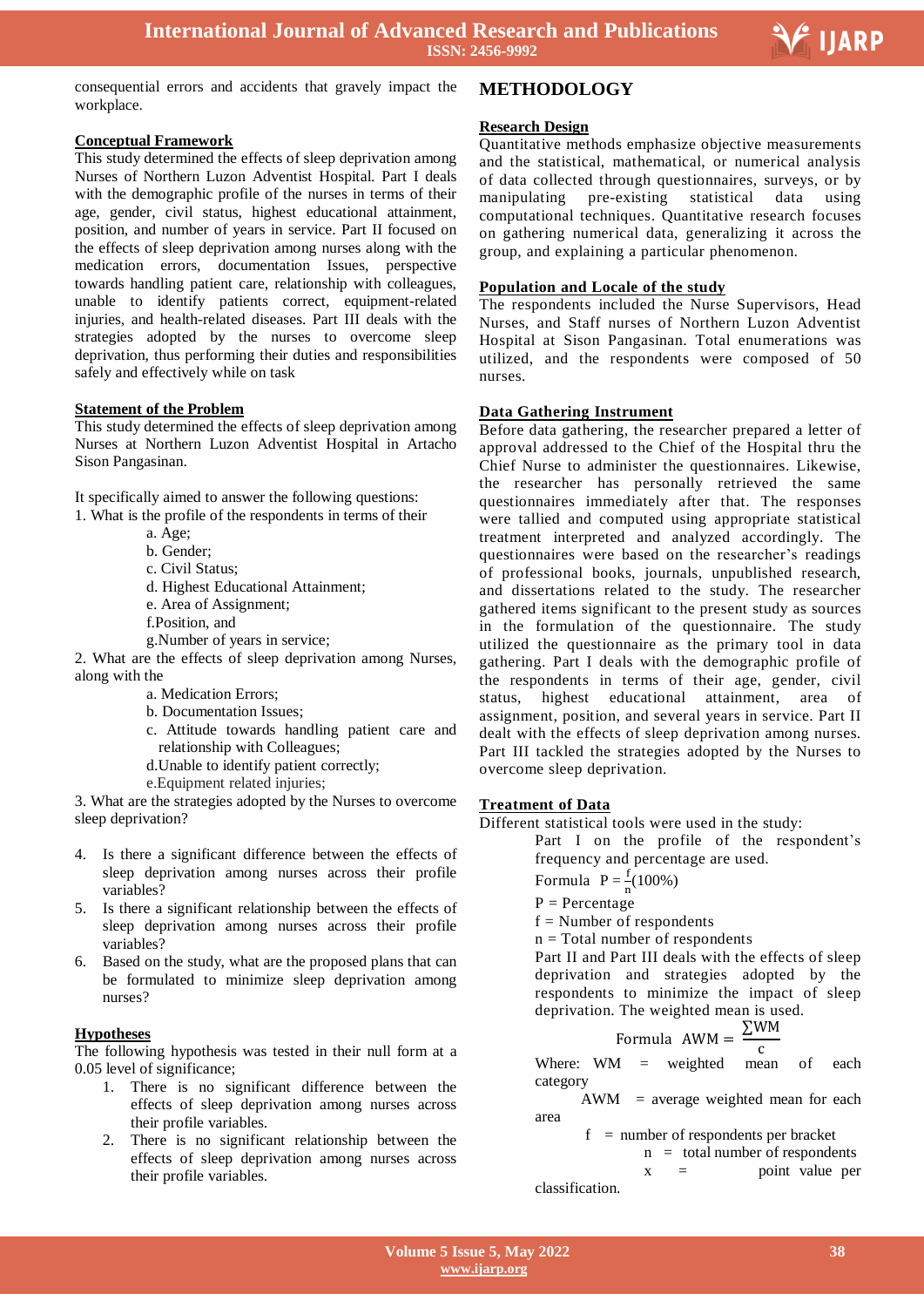

#### **RESULTS AND DISCUSSIONS**

This chapter presents the findings of the study and discussions of results.

#### **Respondent's Profile**

Table 1 presents the respondents' profile variables.

**Age.** As shown from the table, most of the respondents were in the age bracket of 26-30 with a frequency of 21 or 37 percent, followed by those 31-35 years old with a frequency of 13 or 23.2 percent. It showed that most of the respondents were young and in service for a few years at Northern Luzon Adventist Hospital in Cauringan Sison, Pangasinan.

**Gender.** The majority of the respondents were female with a frequency of 40 or 71.4 percent compared to the males, composed of 16 or 28 percent. It connotes that the respondents are female-dominated. Moreover, respondents consisted of 50 Nurses. The finding is a reflection that the majority of the nurses were female.

**Civil status.** It can be glean that most of the respondents were married with a frequency of 30 or 53 percent while those single had a frequency of 22 or 39 percent. It means that most of the respondents have their own families. According to Deng, Liu, and Fang (2020) majority of the nurses are married and working rotating shifts.

**Educational attainment**. It showed that most of the respondents were bachelor's degree holders with a frequency of 31 or 55 percent, followed by those with master units with a frequency of 16 or 26.8 percent. It showed that most respondents did not pursue a higher degree of learning after their baccalaureate degree. Following Rosseter (2019), nearly all of the nurses were bachelor's degree holders; incentives are offered to those nurses that will pursue their studies to advance their education to a higher degree.

#### *Table 1 Distribution of the Respondents in terms of their Profile Variables*

| n=56                                                                                                                        |                                           |                             |  |
|-----------------------------------------------------------------------------------------------------------------------------|-------------------------------------------|-----------------------------|--|
| $\left(a\right)$                                                                                                            |                                           |                             |  |
| <b>Profile Variables</b>                                                                                                    | <b>Frequency</b>                          | Percentage                  |  |
| Age (in years)<br>$21 - 25$<br>(b)                                                                                          | 5<br>21                                   | 8.9<br>37.5                 |  |
| $26 - 30$<br>$31 - 35$<br>$36 - 40$<br>$41 - 45$<br>46 and above                                                            | 13<br>5<br>$\overline{4}$<br>$\mathbf{8}$ | 23.2<br>8.9<br>7.1<br>14.3  |  |
| Gender<br>Male<br>Female                                                                                                    | 16<br>40                                  | 28.6<br>71.4                |  |
| <b>Civil Status</b><br>Single<br>Married<br>Separated                                                                       | 22<br>30<br>4                             | 39.3<br>53.6<br>7.1         |  |
| <b>Educational Attainment</b><br>Bachelor's Degree<br>With Master's Units<br>Master's Degree Holder<br>With Doctorate Units | 31<br>15<br>9<br>1                        | 55.4<br>26.8<br>16.1<br>1.8 |  |

| <b>Profile Variables</b>                                                                    | Frequency          | Percentage                  |
|---------------------------------------------------------------------------------------------|--------------------|-----------------------------|
| <b>Emergency Room</b>                                                                       | 19                 | 33.9                        |
| Triage Room                                                                                 | 6                  | 10.7                        |
| OPD                                                                                         | 5                  | 8.9                         |
| General Ward                                                                                | 21                 | 37.5                        |
| <b>Operating Room</b>                                                                       | 3                  | 5.4                         |
| Delivery Room                                                                               | $\overline{c}$     | 3.6                         |
| <b>Position</b><br><b>Staff Nurse</b><br><b>Head Nurse</b><br>Nurse Supervisor              | 50<br>3<br>3       | 89.3<br>5.4<br>5.4          |
| (b)<br><b>Number of Years in Service</b><br>Less than 1<br>$1 - 5$<br>$6 - 10$<br>$11 - 15$ | 1<br>28<br>15<br>9 | 1.8<br>50.0<br>26.8<br>16.1 |
| 16 and above                                                                                | 3                  | 5.4                         |

**The number of years in service.** Most of the nurses were in the nursing service for 1-5 years with a frequency of 28 or 50 percent, followed by those with 6-10 years in service with a frequency of 15 or 26.8 percent, 11-15 years with a frequency of 9 or 16.1 percent and 16 years and above with a frequency of 9 or 16.1 percent. According to Matsukaro (2019), Nurses just spent a few years working locally due to numerous job offers overseas with competitive salaries, can support their family financially, provide a better future and career opportunities.

#### **Effects of Sleep Deprivation among Nurses along with Medication Errors**

Table 2 presents the effects of sleep deprivation among nurses and medication errors. As gleaned from the table, 8 of the indicators 1, 2, 3, 5, 6, 7, 9 and 10 were rated slightly affects however the highest among this indicator are numbers 5 and 6" administered medication at the wrong time" and "administered medication at the wrong interval". The lowest among the indicators are item numbers 4 and 8" incorrect medication to the wrong patient" and "did not follow the physician's medication order" with a weighted mean of 1.41 and 1.48 or not affects. It reflects that the nurses are so careful in the giving of correct medications and overall, on the effects of sleep deprivation among nurses along medication administration got an overall weighted mean of 1.79 or slightly affects. It implies that sleep deprivation slightly affects the role of nurses in medication administration. The problem also coincides with the results revealed in the studies of National Center for Biotechnology Information (NCBI) Maryland (2019), Bio Energy Medical Center (2019), Patient Safety Network (PSNET) (2019), University Hospital (2019), Mantell (2020), and Sleep Foundation (2021) that sleep deprivation among night shift nurses most especially demonstrated a decline in cognitive function contributing to more issues and problems among Nurses medical professionals duties and responsibilities. Moreover, memory is significantly affected, particularly sensitive to sleep deprivation, causes deficiencies in reasoning that result from seeking premature conclusions without considering all aspects of a problem, and finally affects job capabilities, including productivity, task management, and meeting goals.

**Table 2**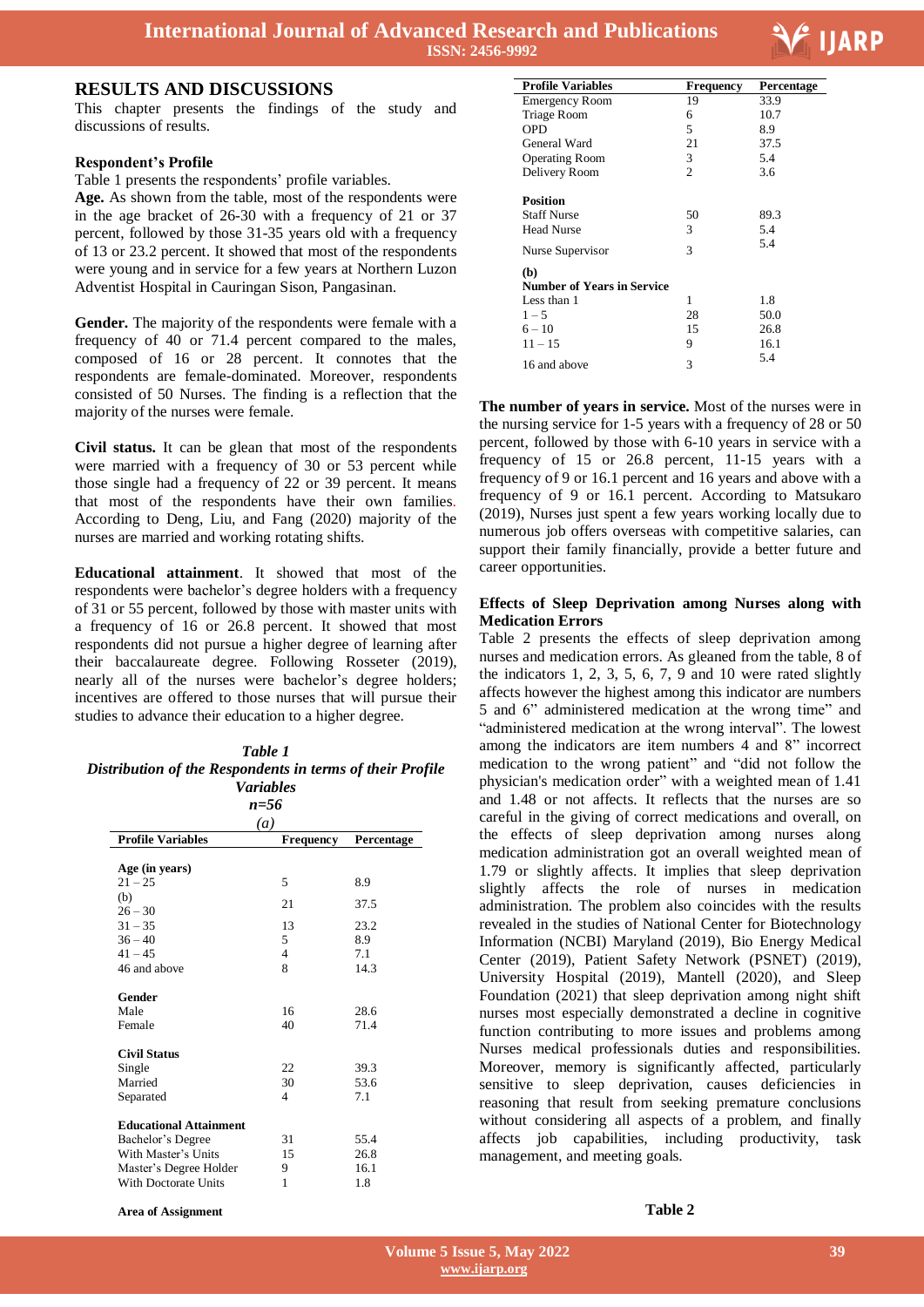

| <b>Indicators</b>                                                  | Weighted<br>Mean | <b>Descriptive</b><br><b>Equivalent</b> |
|--------------------------------------------------------------------|------------------|-----------------------------------------|
| The nurse                                                          |                  |                                         |
| 1. administered incorrect medication.                              | 1.57             | Slightly<br><b>Affects</b>              |
| 2. give an incorrect dose.                                         | 1.8              | Slightly<br><b>Affects</b>              |
| 3. administered the incorrect route of a<br>drug.                  | 1.5              | Slightly<br><b>Affects</b>              |
| 4. incorrect medication to the wrong<br>patient.                   | 1.48             | Not Affects                             |
| 5. administered medication at the wrong<br>time.                   | 2.34             | Slightly<br><b>Affects</b>              |
| 6. administered medication at the wrong<br>interval.               | 2.27             | Slightly<br><b>Affects</b>              |
| 7. forgot to check the patient's allergy<br>before administration. | 1.95             | Slightly<br><b>Affects</b>              |
| did not follow the physician's<br>8.<br>medication order.          | 1.41             | Not Affects                             |
| transcribes<br>9.<br>inaccurately<br>the<br>medication ordered.    | 1.98             | Slightly<br><b>Affects</b>              |
| 10.did not do the proper preparation<br>before administration.     | 1.61             | Slightly<br><b>Affects</b>              |
| <b>Average Weighted Mean</b>                                       | 1.79             | Slightly<br><b>Affects</b>              |

#### **Legend :**

| <b>Statistical</b> | <b>Transmuted</b> | <b>Descriptive</b> |
|--------------------|-------------------|--------------------|
| <b>Range</b>       | Rating            | Equivalent         |
| 4.50               | Always            | Highly             |
| 5.00               |                   | <b>Affects</b>     |
| $3.50 -$           | Often             | <b>Affects</b>     |
| 4.49               |                   |                    |
| 2.50<br>$\equiv$   | Sometimes         | Moderately         |
| 3.49               |                   | <b>Affects</b>     |
| 1.50<br>$\equiv$   | Seldom            | Slightly           |
| 2.49               |                   | <b>Affects</b>     |
| 1.00<br>$-$        | Never             | <b>Not Affects</b> |
| 1.49               |                   |                    |

#### **Effects of Sleep Deprivation among Nurses and Documentation Issues**

Table 3 presents the effects of sleep deprivation among nurses and documentation issues. As gleaned from the table, the highest indicators were rated slightly affects and highest item include number 2" The nurse's handwriting is sloppy or illegible" with a weighted mean of 3.21 or moderately affects. It showed that the sleep deprivation affects penmanship to be illegible and hard to read. Moreover, the lowest among the indicators is item number 9" The nurse accepts unclear orders without verifying the Doctor" with a weighted mean of 1.34 or not affects. It showed that the doctor's order has no effect on the sleep deprivation of the nurses along documentation issues. The result of the study was consistent with the reflection from National Center for

 Biotechnology Information (NCBI), Maryland (2019), and Myers (2019), who mentioned that sleep deprivation impairs the performance of tasks that require intensive and prolonged attention. Additionally, nurses are sleeping less than the recommended hours before work, which may impact their job performance and shows that shift work takes a toll on circadian rhythm. Moreover, 12-hour shifts are standard and often result in unexpected overtime to finish patient care tasks or charting.

#### **Effects of Sleep Deprivation among Nurses and Documentation Issues**

### *Table 3 Effects of Sleep Deprivation Among Nurses Along Documentation Issues*

*n=56*

| $\left(a\right)$                                                                                                                   |                  |                                  |  |
|------------------------------------------------------------------------------------------------------------------------------------|------------------|----------------------------------|--|
| <b>Indicators</b>                                                                                                                  | Weighted<br>Mean | <b>Descriptive</b><br>Equivalent |  |
| 1.<br>The nurse fails to recall placing the<br>date and time in the nurse's notes.                                                 | 2.16             | Slightly<br>Affects              |  |
| 2.<br>The nurse's handwriting is sloppy<br>or illegible.                                                                           | 3.21             | Moderately<br>Affects            |  |
| 3.<br>The nurse<br>fails<br>sign<br>to<br>documentation entries.                                                                   | 2.39             | Slightly<br>Affects              |  |
| The nurse did not document<br>4.<br>omitted medications or treatment.                                                              | 1.91             | Slightly<br>Affects              |  |
| (b)<br>5.<br>The nurse intentional leave blanks<br>on the forms of the patient's file                                              | 2.09             | Slightly<br>Affects              |  |
| 6.<br>The nurse uses inappropriate<br>abbreviations.                                                                               | 1.7              | Slightly<br>Affects              |  |
| 7.<br>The nurse adds multiple addendum<br>out of their shift.                                                                      | 2.32             | Slightly<br>Affects              |  |
| 8.<br>The nurse enters information into<br>the wrong patient chart.                                                                | 1.63             | Slightly<br>Affects              |  |
| 9.<br>The nurse accepts unclear orders<br>without verifying the Doctor.                                                            | 1.34             | Not Affects                      |  |
| 10.<br>The<br>fails<br>update<br>nurse<br>to<br>documentation<br>regarding<br>patient<br>$\mathbf{a}$<br>current health condition. | 1.84             | Slightly<br>Affects              |  |
| <b>Average Weighted Mean</b>                                                                                                       | 2.06             | Slightly<br><b>Affects</b>       |  |

#### **Legend:**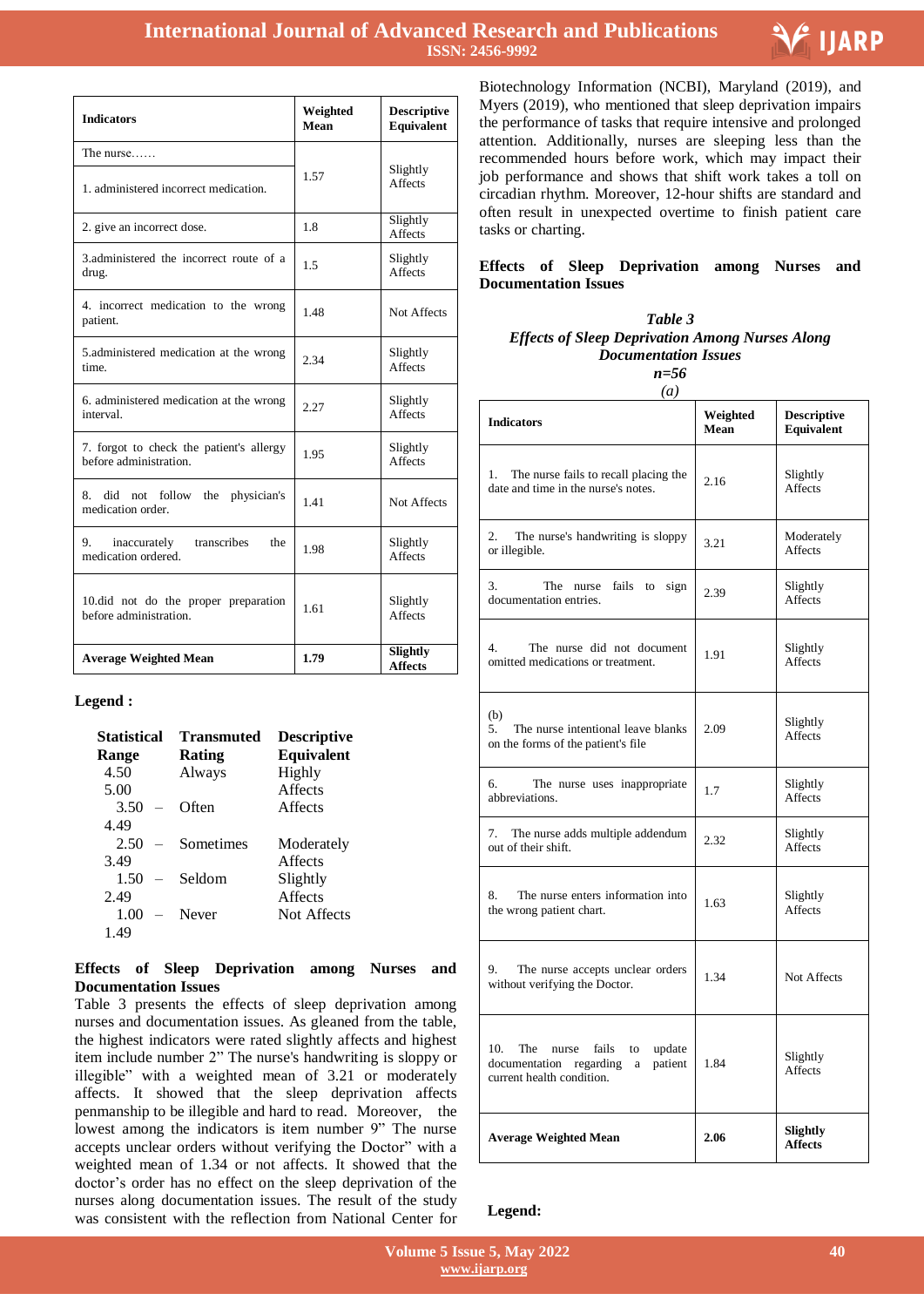**International Journal of Advanced Research and Publications ISSN: 2456-9992**

 $\mathbf{r}$ 

# \* IJARP

| <b>Statistical Range</b> | <b>Transmuted</b><br>Rating | <b>Descriptive</b><br>Equivalent |
|--------------------------|-----------------------------|----------------------------------|
| $4.50 - 5.00$            | Always                      | <b>Highly Affects</b>            |
| $3.50 - 4.49$            | Often                       | Affects                          |
| $2.50 - 3.49$            | Sometimes                   | <b>Moderately Affects</b>        |
| $1.50 - 2.49$            | Seldom                      | <b>Slightly Affects</b>          |
| $1.00 - 1.49$            | Never                       | Not Affects                      |
|                          |                             |                                  |

As gleaned from the table, the highest indicators were rated slightly affects and highest item include number 2" The nurse's handwriting is sloppy or illegible" with a weighted mean of 3.21 or moderately affects. It showed that the sleep deprivation affects penmanship to be illegible and hard to read. Moreover, the lowest among the indicators is item number 9" The nurse accepts unclear orders without verifying the Doctor" with a weighted mean of 1.34 or not affects. It showed that the doctor's order has no effect on the sleep deprivation of the nurses along documentation issues. The result of the study was consistent with the reflection from National Center for Biotechnology Information (NCBI), Maryland (2019), and Myers (2019), who mentioned that sleep deprivation impairs the performance of tasks that require intensive and prolonged attention. Additionally, nurses are sleeping less than the recommended hours before work, which may impact their job performance and shows that shift work takes a toll on circadian rhythm. Moreover, 12-hour shifts are standard and often result in unexpected overtime to finish patient care tasks or charting.

**Effects of Sleep Deprivation among Nurses along with Attitude Towards Handling Patient Care and Relationship with Colleagues**

#### *Table 4 Effects of Sleep Deprivation Among Nurses Along Attitude Towards Handling Patient Care and Relationship with Colleagues*

| ×<br>۰.                |  |
|------------------------|--|
| $\sim$<br>۰.<br>×<br>v |  |

| (a)                                                                                      |                  |                                  |  |
|------------------------------------------------------------------------------------------|------------------|----------------------------------|--|
| <b>Indicators</b>                                                                        | Weighted<br>Mean | <b>Descriptive</b><br>Equivalent |  |
| 1.<br>The nurse treats the patient<br>disrespectfully<br>and<br>presumptuously.          | 2.04             | <b>Slightly Affects</b>          |  |
| The nurse is uncivil and<br>$2^{\circ}$<br>discourteous to<br>primary<br>a<br>caregiver. | 1.93             | <b>Slightly Affects</b>          |  |
| (b)<br>3.<br>The nurse shows a<br>disagreeable attitude to<br>family<br>members.         | 2.04             | <b>Slightly Affects</b>          |  |
| The nurse is impatient in<br>4.<br>providing health teaching.                            | 1.93             | <b>Slightly Affects</b>          |  |

| 5.<br>The nurse speedily renders<br>nursing intervention without tender<br>loving care.           | 2.05 | <b>Slightly Affects</b> |
|---------------------------------------------------------------------------------------------------|------|-------------------------|
| 6.<br>The nurse inconsiderately<br>performs nursing intervention.                                 | 1.93 | <b>Slightly Affects</b> |
| 7.<br>The nurse is unpleasant and<br>impolite to colleagues throughout<br>the shift.              | 1.86 | <b>Slightly Affects</b> |
| 8.<br>The nurse is involved in<br>incident reports relating to attitude.                          | 1.73 | <b>Slightly Affects</b> |
| 9.<br>The nurse is not attending<br>patient's calls or as needed to<br>provide the care required. | 1.86 | <b>Slightly Affects</b> |
| 10. The nurse skips important unit<br>meetings as required according to<br>hospital policy.       | 2.43 | <b>Slightly Affects</b> |
| <b>Average Weighted Mean</b>                                                                      | 1.98 | <b>Slightly Affects</b> |

#### **Legend:**

| <b>Statistical Range</b> | Transmuted<br>Rating | <b>Descriptive</b><br>Equivalent |
|--------------------------|----------------------|----------------------------------|
| $4.50 - 5.00$            | Always               | <b>Highly Affects</b>            |
| $3.50 - 4.49$            | Often                | Affects                          |
| $2.50 - 3.49$            | Sometimes            | Moderately<br>Affects            |
| $1.50 - 2.49$            | Seldom               | <b>Slightly Affects</b>          |
| $1.00 - 1.49$            | Never                | Not Affects                      |

It can be gleaned from the table that all the indicators were rated slightly affects however the highest are item numbers 5 and 10" The nurse speedily renders nursing intervention without tender loving care" and "The nurse skips important unit meetings as required according to hospital policy" with a weighted mean of 2.05 and 2.43. The lowest among the indicators is item number 8" The nurse is involved in incident reports relating to attitude" with a weighted mean of 1.73 or slightly affects. Overall effects of sleep deprivation and attitude towards handling patient care and relationship with colleagues got an overall weighted mean of 1.98 or slightly affected. It showed that sleep deprivation had a little bearing on their attitude toward inpatient care and relationship with their colleagues. The findings also were correlated to the results revealed in the study of the National Center for Biotechnology Information (2019) conducted a global study that includes the Philippines about the impact of sleep deprivation on an adolescent's mood and behavior.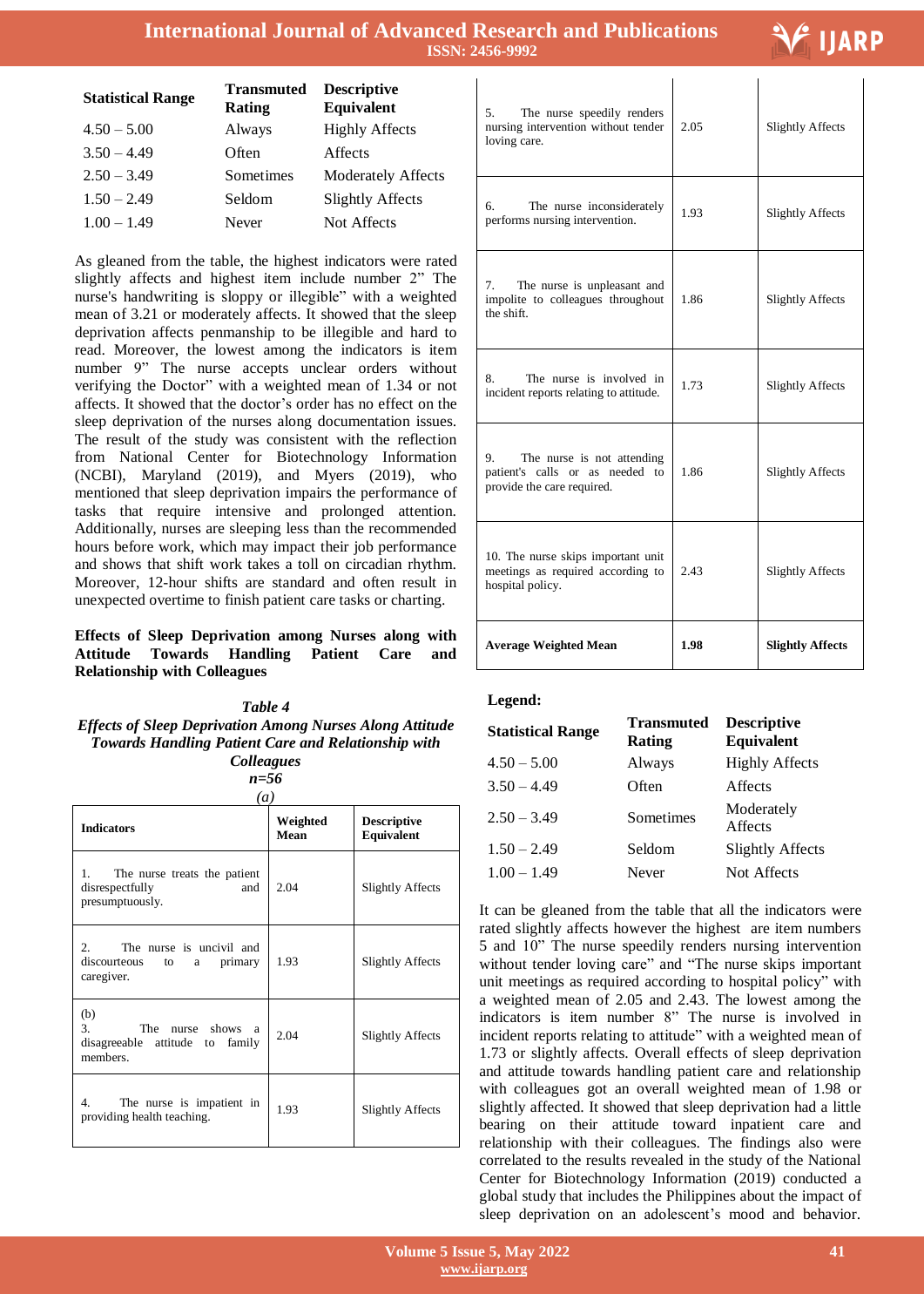# **International Journal of Advanced Research and Publications ISSN: 2456-9992**

 $\mathbf{I}$ 

Insufficient sleep can contribute to aberrant behavior may show deficiencies in reasoning that result from seeking premature conclusions without considering all aspects of a problem, irritability, moodiness, and poor frustration tolerance may also manifest.

#### **Effects of Sleep Deprivation among Nurses Along Unable to Identify Patient Properly**

*Table 5 Effects of Sleep Deprivation Among Nurses Along Unable to Identify Patient Properly*

*(a)*

| <b>Indicators</b>                                                                                                              | Weighted<br>Mean | <b>Descriptive</b><br><b>Equivalent</b> |
|--------------------------------------------------------------------------------------------------------------------------------|------------------|-----------------------------------------|
|                                                                                                                                |                  |                                         |
| 1.<br>The nurse enters the wrong<br>patient's room in providing nursing<br>intervention.                                       | 2.14             | Slightly<br>Affects                     |
| (b)<br>The nurse fails to ask the<br>2.<br>patient's name before rendering<br>patient care.                                    | 2                | Slightly<br><b>Affects</b>              |
| 3.<br>The nurse unable to check<br>patient hospital number correctly<br>before giving patient care                             | 1.75             | Slightly<br>Affects                     |
| 4.<br>The nurse placed the wrong<br>patient's name at the patient's door<br>tag upon admission.                                | 1.59             | Slightly<br>Affects                     |
| The nurse applied the wrong<br>5.<br>identification bracelet.                                                                  | 1.45             | Not Affects                             |
| 6.<br>The nurse wrote the wrong<br>information in the identification<br>bracelet during admission and when<br>it's unreadable. | 1.52             | Slightly<br>Affects                     |
| 7.<br>The nurse lost the patient's<br>identification bracelet when giving<br>patient care.                                     | 1.73             | Slightly<br>Affects                     |
| The nurse rendered intervention<br>8.<br>to the wrong patient.                                                                 | 1.54             | Slightly<br>Affects                     |
| 9.<br>The nurse discharged infants to<br>the wrong family.                                                                     | 1.27             | Not Affects                             |

| <b>Average Weighted Mean</b>                                                 | 1.72 | Slightly<br><b>Affects</b> |
|------------------------------------------------------------------------------|------|----------------------------|
| 10. The nurse mischarges supplies<br>and procedures to the wrong<br>patient. | 2.2  | Slightly<br>Affects        |

Legend:

| <b>Statistical Range</b> | <b>Transmuted</b><br>Rating | <b>Descriptive</b><br>Equivalent |
|--------------------------|-----------------------------|----------------------------------|
| $4.50 - 5.00$            | Always                      | <b>Highly Affects</b>            |
| $3.50 - 4.49$            | Often                       | Affects                          |
| $2.50 - 3.49$            | Sometimes                   | Moderately<br>Affects            |
| $1.50 - 2.49$            | Seldom                      | <b>Slightly Affects</b>          |
| $1.00 - 1.49$            | Never                       | Not Affects                      |

It can be gleaned from the table that the highest indicators are item numbers 1 and 10" The nurse enters the wrong patient's room in providing nursing intervention." and "The nurse mischarges supplies and procedures to the wrong patient" with a weighted mean of 2.14 and 2.20 or slightly affects. The lowest indicators are item numbers 9 and 5" The nurse discharged infants to the wrong family" and" The nurse applied the wrong identification bracelet" with a weighted mean of 1.45 and 1.27, Overall, on the effects of sleep deprivation along unable to identify patient properly got an overall weighted mean of 1.72 or slightly affects. It showed that sleep deprivation has a little effect in identifying patient properly among the nurses. The finding also was paralleled with the results revealed on the studies of Bio Energy Medical Center (2019), Patient Safety Network (PSNET) (2019), University Hospital (2019), Mantell (2020), and Sleep Foundation (2021) that sleep deprivation among night shift nurses most especially demonstrated a decline in cognitive function contributing to more issues and problems among Nurses medical professionals' duties and responsibilities.

#### **Effects of Sleep Deprivation among Nurses along with equipment-related Injury**

### *Table 6 Effects of Sleep Deprivation Among Nurses Along Equipment-Related Injury*

*n=56*

| a)                                                                                        |                  |                                  |  |
|-------------------------------------------------------------------------------------------|------------------|----------------------------------|--|
| <b>Indicators</b>                                                                         | Weighted<br>Mean | <b>Descriptive</b><br>Equivalent |  |
| The nurse had a needle stick injury<br>administering<br>parenteral<br>when<br>injections. | 2.13             | Slightly<br>Affects              |  |
| The nurse slips, trips, and had a fall<br>2.<br>accident while at work.                   | $\overline{c}$   | Slightly<br><b>Affects</b>       |  |

# **IJARP**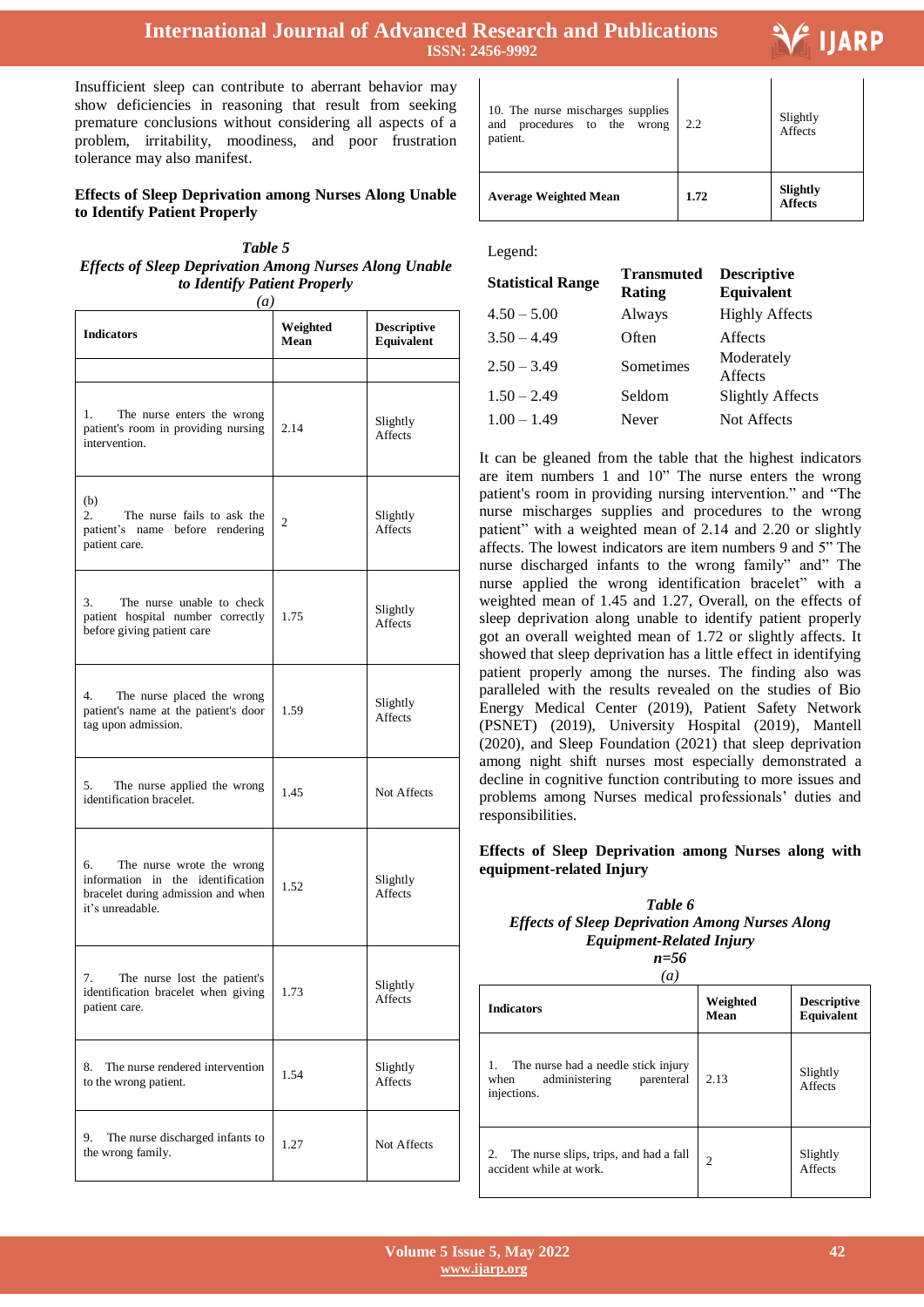# **International Journal of Advanced Research and Publications ISSN: 2456-9992**



| 3.<br>The nurse accidentally breaks<br>medication jars, vials, or ampules while<br>preparing medications.                     | 2.23 | Slightly<br><b>Affects</b>   |
|-------------------------------------------------------------------------------------------------------------------------------|------|------------------------------|
| 4<br>The nurse accidentally drops<br>portable hospital equipment on their<br>way to the patient's room.                       | 2.16 | Slightly<br><b>Affects</b>   |
| (b)<br>The Nurse experiences muscle<br>5.<br>strains and sprains in using improperly<br>functioning equipment in the hospital | 3.11 | Moderately<br>Affects        |
| The nurse was exposed to radiation<br>6.<br>during radiological diagnostics of the<br>patient.                                | 1.98 | Slightly<br>Affects          |
| The nurse is vulnerable to chemical<br>7.<br>hazards during disinfection.                                                     | 3.04 | Moderately<br><b>Affects</b> |
| 8.<br>The nurse is at risk of latex allergy<br>due to frequent exposure.                                                      | 3.68 | <b>Affects</b>               |
| 9.<br>The nurse experience eye strain due<br>to the constant use of a computer<br>monitor during documentation.               | 3.54 | Affects                      |
| <b>Average Weighted Mean</b>                                                                                                  | 2.65 | Moderately<br><b>Affects</b> |

Legend:

| <b>Statistical Range</b> | <b>Transmuted</b><br><b>Rating</b> | <b>Descriptive</b><br>Rating |
|--------------------------|------------------------------------|------------------------------|
| $4.50 - 5.00$            | Always                             | <b>Highly Affects</b>        |
| $3.50 - 4.49$            | Often                              | Affects                      |
| $2.50 - 3.49$            | Sometimes                          | Moderately<br>Affects        |
| $1.50 - 2.49$            | Seldom                             | <b>Slightly Affects</b>      |
| $1.00 - 1.49$            | Never                              | Not Affects                  |

The lowest indicators are item numbers 2 and 6" The nurse slips, trips, and had a fall accident while at work" and "the nurse was exposed to radiation during radiological diagnostics of the patient" with a weighted mean of 1.98 and 2.00 or slightly affects. Overall on the effects of sleep deprivation along equipment-related injury got an average weighted mean of 2.65 or moderately affects. It showed that the nurses experienced equipment related injury. The findings also correspond with the results revealed in the study of Sleep Foundation (2021) published an article correlating excessive sleepiness and workplace accident

 affects our reflexes that can significantly increase the likelihood of a workplace accident, which can result in injury even death. Furthermore, with less sleep, our reaction time slows. It means nurses make decisions less quickly and accurately and are likely to misjudge thus can lead to consequential injuries that gravely impact the workplace.

#### **Effects of Sleep Deprivation among Nurses and health-Related Diseases**

It can be gleaned from the table that the highest among the indicators is item number 4" The nurse experiences frequent urination, excessive thirst and extreme hunger" with a weighted mean of 2.57 or moderately affects. It showed that the nurses experienced health related diseases due to sleep deprivation.

| Table 7                                                        |
|----------------------------------------------------------------|
| <b>Effects of Sleep Deprivation Among Nurses Along Health-</b> |
| <b>Related Diseases</b>                                        |
| $n = 56$                                                       |

*(a)*

**Indicators Weighted Mean Descriptive Equivalent** 1. The nurse experiences daytime 1. The nurse experiences daytime 2.88 Moderately sleepiness and memory problems. Affects 2. The nurse experiences bloating and an increase in the size of the pelvic area and abdomen with pain 2.27 Slightly **Affects** 3. The nurse experiences changes in elimination habits and persistent persistent abdominal pain 2.3 Slightly **Affects** 4. The nurse experiences frequent urination, excessive thirst and extreme hunger 2.57 Moderately Affects 5. The nurse shows blood in the urine, nose bleeding, headache, and vision problems. 1.73 Slightly Affects (b) 6. The nurse experiences chest pain, chest tightness, chest pressure, and chest discomfort (angina). 1.8 Slightly **Affects** 7. The nurse experiences a sudden 1.7 Slightly change in weight Affects 8. The nurse experiences easy fatigability, lightheadedness, and shortness of breath 2.21 Slightly **Affects**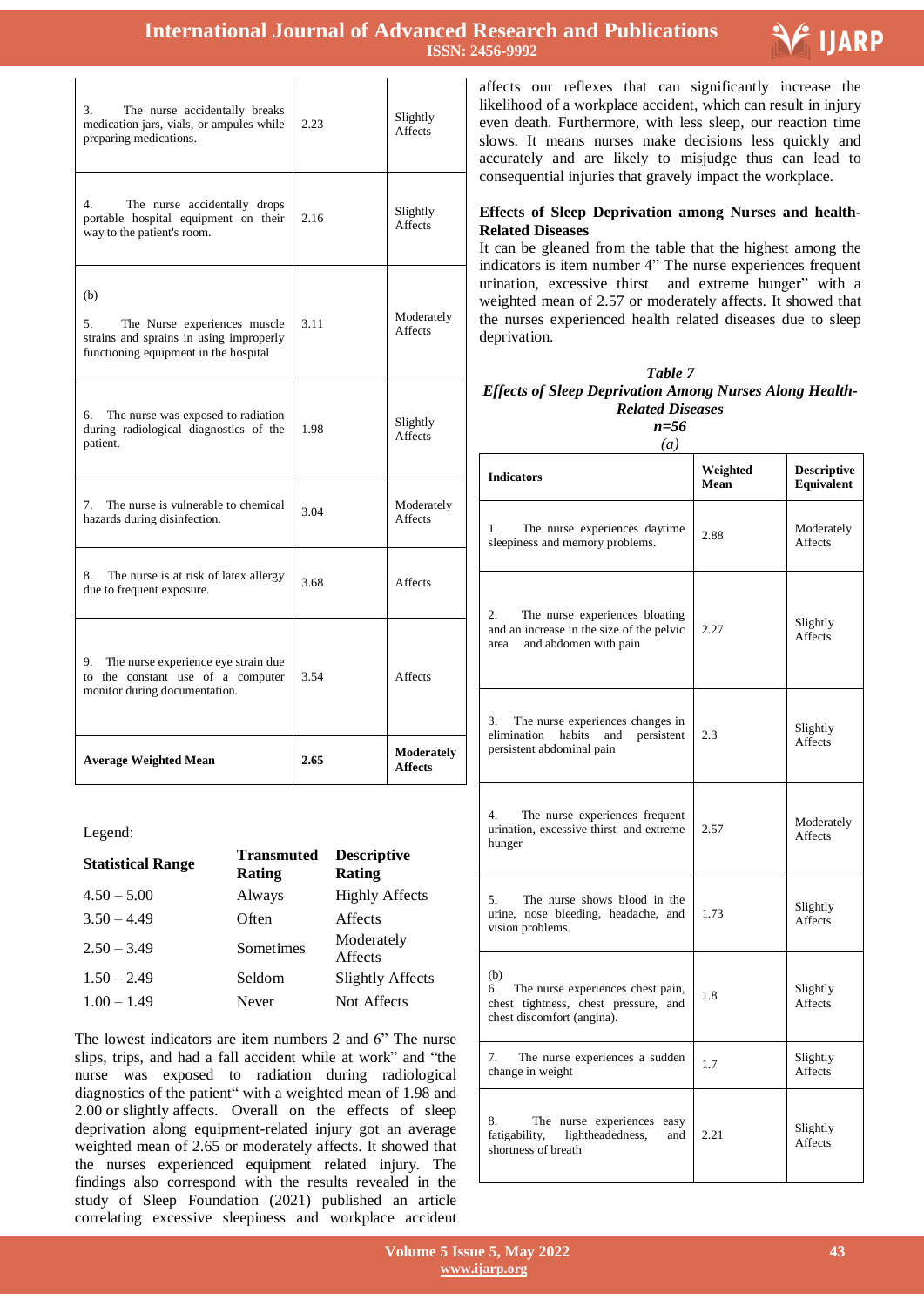$\overline{\phantom{a}}$ 

| The nurse experiences sudden<br>9.<br>numbness or weakness of the body,<br>confusion, trouble speaking,<br><sub>or</sub><br>difficulty and understanding speech. | 2.13 | Slightly<br>Affects        |
|------------------------------------------------------------------------------------------------------------------------------------------------------------------|------|----------------------------|
| 10. The nurse experiences reduced<br>exercise tolerance, lethargy, fatigue,<br>nocturnal cough, wheeze, and ankle<br>swelling                                    | 2.23 | Slightly<br>Affects        |
| <b>Average Weighted Mean</b>                                                                                                                                     | 2.2  | Slightly<br><b>Affects</b> |

 $\overline{1}$ 

Legend:

| <b>Statistical Range</b> | <b>Transmuted</b><br>Rating | <b>Descriptive</b><br>Equivalent |
|--------------------------|-----------------------------|----------------------------------|
| $4.50 - 5.00$            | Always                      | <b>Highly Affects</b>            |
| $3.50 - 4.49$            | Often                       | Affects                          |
| $2.50 - 3.49$            | Sometimes                   | <b>Moderately Affects</b>        |
| $1.50 - 2.49$            | Seldom                      | <b>Slightly Affects</b>          |
| $1.00 - 1.49$            | Never                       | Not Affects                      |
|                          |                             |                                  |

The lowest indicators are item numbers 5 and 7" The nurse shows blood in the urine, nose bleeding, headache, and vision problems" and "The nurse experiences a sudden change in weight" with a weighted mean of 1.73 and 1.70 or slightly affects. Overall on the effects of sleep deprivation along health related diseases got and average weighted mean of 2.20 or slightly affects. It showed that the nurses experienced some health related diseases due to sleep deprivation. The result is in support of what was cited by Milutinovic (2016), Sleep foundation (2021), and BioEnergy Medical Center (2019) that sleep deprivation during the night forces sleeping to occur during the daytime and interferes with the normal progression of sleep-wake cycle. Several studies associate working during the night shift and, or working prolonged periods with health and sleep problems. Nurses who sleep poorly are at higher risk for high blood pressure, stroke, heart disease, and obesity. Too long or repeated shifts reduce the opportunity for sleep; shorten recovery time in nurses, thus endangering their safety and health.

**Effects of Sleep Deprivation among Nurses**

| Table 8                                          |  |
|--------------------------------------------------|--|
| <b>Effects of Sleep Deprivation Among Nurses</b> |  |
| $n = 56$                                         |  |
|                                                  |  |

Ξ

V IJARP

| $\left(a\right)$                                                           |                  |                                  |  |
|----------------------------------------------------------------------------|------------------|----------------------------------|--|
| <b>Categories</b>                                                          | Weighted<br>Mean | <b>Descriptive</b><br>Equivalent |  |
| <b>Medication Errors</b>                                                   | 1.79             | Slightly<br>Affects              |  |
| <b>Documentation Issues</b>                                                | 2.06             | Slightly<br>Affects              |  |
| Attitude Towards Handling Patient<br>Care and Relationship with Colleagues | 1.98             | Slightly<br><b>Affects</b>       |  |
| Unable to Identify patient Properly                                        | 1.72             | Slightly<br><b>Affects</b>       |  |
| Equipment-Related Injury                                                   | 2.65             | Moderately<br><b>Affects</b>     |  |
| <b>Health-Related Diseases</b>                                             | 2.2              | Slightly<br>affects              |  |
| <b>Overall Weighted Mean</b>                                               | 2.07             | Slightly<br><b>Affects</b>       |  |

Legend:

| <b>Statistical Range</b> | Transmuted<br>Rating | <b>Descriptive</b><br>Equivalent |
|--------------------------|----------------------|----------------------------------|
| $4.50 - 5.00$            | Always               | <b>Highly Affects</b>            |
| $3.50 - 4.49$            | Often                | Affects                          |
| $2.50 - 3.49$            | Sometimes            | Moderately<br>Affects            |
| $1.50 - 2.49$            | Seldom               | <b>Slightly Affects</b>          |
| $1.00 - 1.49$            | Never                | Not Affects                      |

It can be gleaned from the table on the categories on the effects of sleep deprivation among nurses, the highest category that have an effect on sleep deprivation is equipment related diseases with a weighted mean of 2.65 or moderately affects. It showed that this category has more effect on the nurses due to sleep deprivation. Moreover, 5 of the categories- medication errors, documentation issues, attitude towards handling patient care and relationship with colleagues, unable to identify patient properly and healthrelated diseases got a weighted mean of 1.79, 2.06, 1.98, 1.72 and 2.20 or slightly affects. It showed that the nurses had only some effects on the mentioned categories due to sleep deprivation in congruence with the study of the National Center for Biotechnology Information (2019), which includes the Philippines about the impact of sleep deprivation on an adolescent's mood and attitude.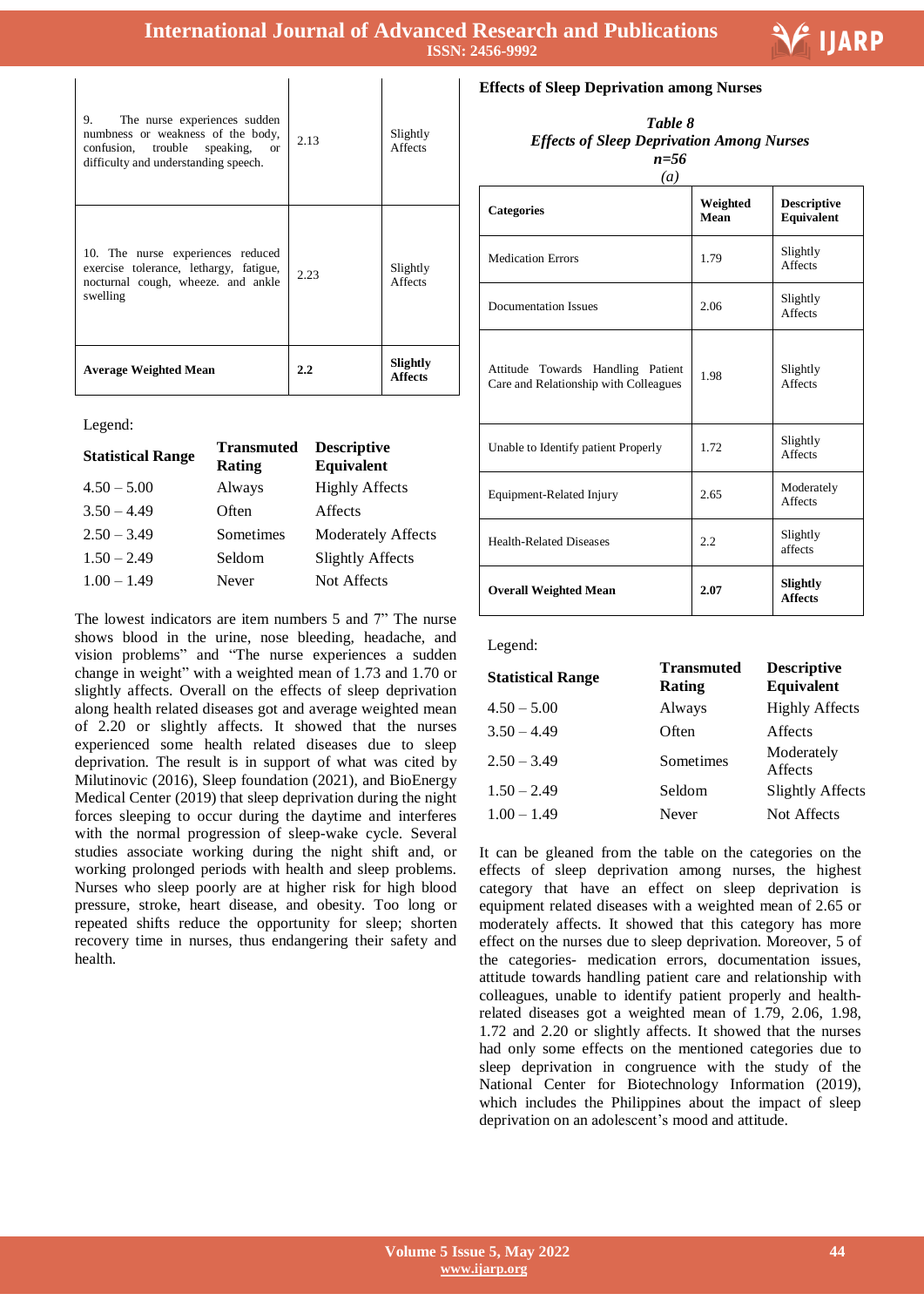$\mathbf{I}$ 

# F IJARP

#### **Strategies Utilized by the Nurses to Overcome Sleep Deprivation**

| Table 9<br><b>Strategies Utilized by the Nurses to Overcome Sleep</b><br><b>Deprivation</b><br>$n=56$<br>$\left(a\right)$ |                  |                                  |
|---------------------------------------------------------------------------------------------------------------------------|------------------|----------------------------------|
| <b>Indicators</b>                                                                                                         | Weighted<br>Mean | <b>Descriptive</b><br>Equivalent |

| Indicators                                                                                                                                            | Mean | <b>Equivalent</b>      |
|-------------------------------------------------------------------------------------------------------------------------------------------------------|------|------------------------|
| The nurse took medications<br>1.<br>such as anxiolytics, sleeping pills,<br>etc.                                                                      | 1.88 | Slightly<br>Utilized   |
| The nurse took a shower before<br>2.<br>sleeping.                                                                                                     | 4.45 | Utilized               |
| 3.<br>The nurse reads a book.                                                                                                                         | 2.57 | Moderately<br>Utilized |
| 4.<br>The nurse listens to music.                                                                                                                     | 3.3  | Moderately<br>Utilized |
| 5.<br>The nurse applies and smells<br>soothing ointment.                                                                                              | 2.63 | Moderately<br>Utilized |
| (b)<br>The nurse makes room for<br>б.<br>better sleeping (darken the room<br>with good ventilation and invested<br>in a high-quality mat4.45, tress). | 4    | Utilized               |
| The nurse eats a balanced and<br>7.<br>healthy diet.                                                                                                  | 3.71 | Utilized               |
| The nurse takes vitamins and<br>8.<br>other food supplements.                                                                                         | 4.2  | Utilized               |
| The nurse takes leisure time<br>9.<br>during day off.                                                                                                 | 3.3  | Moderately<br>Utilized |
| 10.<br>The nurse pamper time by<br>going out with friends.                                                                                            | 3.8  | Utilized               |
| The nurse focuses on self-<br>11.<br>encouragement and a positive<br>mindset.                                                                         | 4.45 | Utilized               |
| The nurse performs yoga,<br>12.<br>meditation, exercise.                                                                                              | 2.79 | Moderately<br>Utilized |
| 13. The nurse stops using gadgets<br>an hour before sleeping.                                                                                         | 3.29 | Moderately<br>Utilized |
| 14. The nurse uses the gadget until<br>falling asleep.                                                                                                | 3.75 | Utilized               |

| 15. The nurse avoids eating few<br>hours before sleeping.                                         | 3    | Moderately<br>Utilized |
|---------------------------------------------------------------------------------------------------|------|------------------------|
| (b)<br>16.<br>The nurse avoids caffeine,<br>nicotine, and alcoholic beverages<br>before sleeping. | 2.43 | Slightly<br>Utilized   |
| 17. The nurse engages in a sexual<br>relationship with a partner before<br>sleeping.              | 2.02 | Slightly<br>Utilized   |
| 18. The nurse drinks warm milk<br>before sleeping.                                                | 2.8  | Moderately<br>Utilized |
| <b>Average Weighted Mean</b>                                                                      | 3.24 | Moderately<br>Utilized |

Legend:

| <b>Statistical Range</b>       | <b>Transmuted</b><br>Rating | <b>Descriptive</b><br>Equivalent     |
|--------------------------------|-----------------------------|--------------------------------------|
| $4.50 - 5.00$                  | Always                      | <b>Highly Utilized</b>               |
| $3.50 - 4.49$                  | Often                       | Utilized                             |
| $2.50 - 3.49$                  | Sometimes                   | Moderately<br>Utilized               |
| $1.50 - 2.49$<br>$1.00 - 1.49$ | Seldom<br>Never             | <b>Slightly Utilized</b><br>Utilized |

It can be gleaned from the table that the highest items are numbers 2, 6, 7, 8, 10, 11 and 14 " the nurse took a shower before sleeping", "the nurse darken the room with good ventilation and invested in a high-quality mattress", "the nurse eats a balanced and healthy diet", "the nurse takes vitamins and other food supplements", " the nurse pamper time by going out with friends."," the nurse focuses on selfencouragement and a positive mindset" and "The nurse uses the gadget until falling asleep" with a weighted mean of 4.45, 4.00, 3.71, 4.20, 3.80, 4.45 and 3.75. It showed that the nurses utilized the mentioned strategies to overcome their sleep deprivation. The findings also coincide with the study results of Larson and Dautovich (2021) that for better cognitive functioning, mood, and productivity to reduced risk for multiple health conditions, including decreased mortality rates, the effects of prioritizing sleep will positively impact most areas of Nurses life. Adopting strategies such as a warm bath and a welcoming environment to encourage sleep would greatly help rest and sleep. Moreover, nurses moderately utilized item numbers 3, 4, 5, 9, 12, 13, 15 and 18" The nurse reads a book", "The nurse listens to music", "The nurse applies and smells soothing ointment", "The nurse takes leisure time during day off ", "The nurse performs yoga, meditation, exercise", "The nurse stops using gadgets an hour before sleeping", "The nurse avoids eating few hours before sleeping", and "The nurse drinks warm milk before sleeping" with a weighted mean of 2.57, 3.30, 2.63, 2.79, 3.29, 3.00 and 2.80 or moderately utilized. The lowest items slightly utilized by the nurses are numbers 1, 16 and 17 "The nurse took medications such as anxiolytics, sleeping pills, etc", "The nurse avoids caffeine, nicotine, and alcoholic beverages before sleeping" and "The nurse engages in a sexual relationship with a partner before sleeping" with a weighted mean of 1.88, 2.02 and 2.43. Overall, on the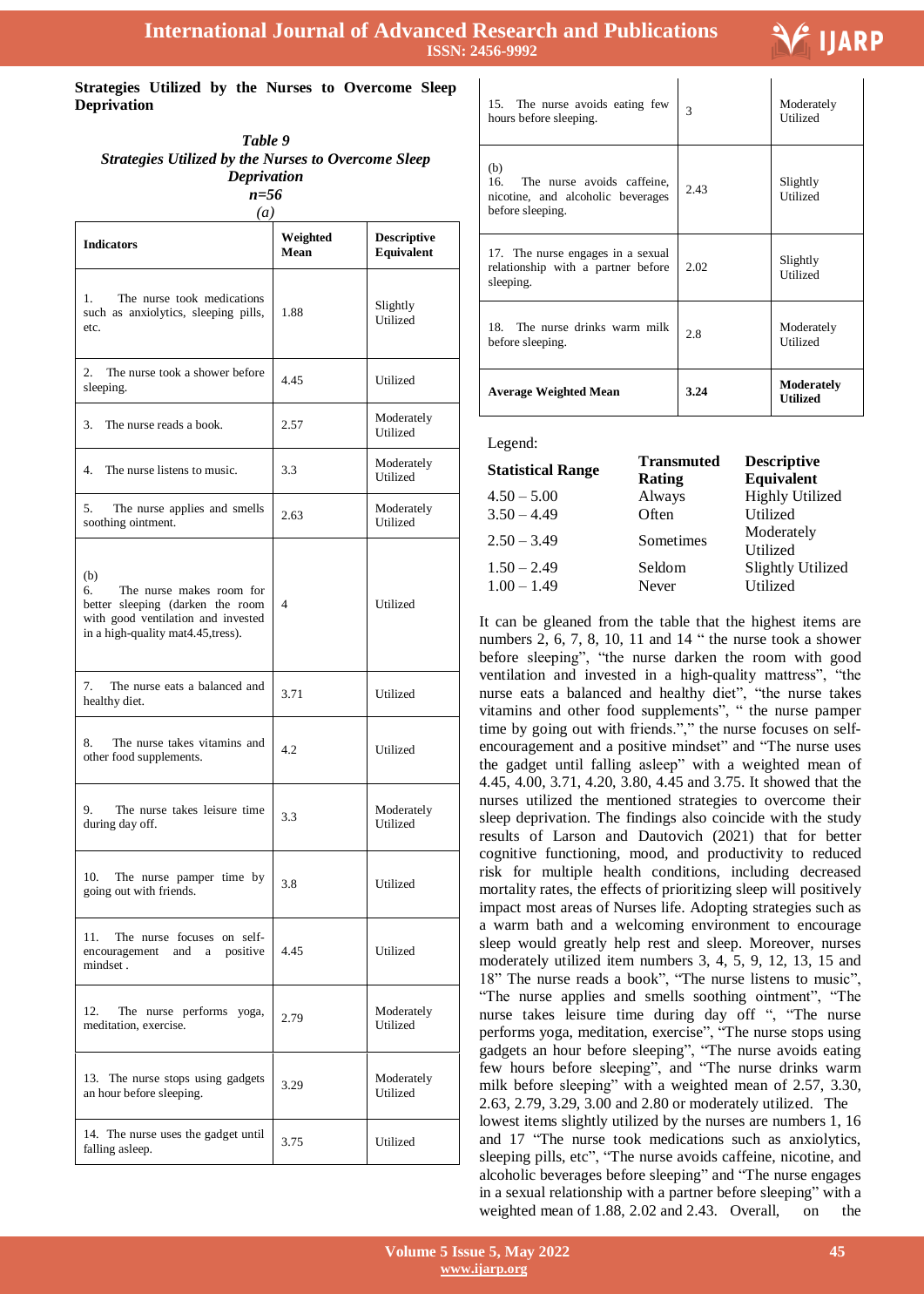strategies utilized by the nurses to overcome sleep deprivation got an average weighted mean of 3.24 or moderately utilized. It revealed that the nurses utilized the strategies to overcome sleep deprivation.

#### **ANOVA Results on the Difference in the Effects of Sleep Deprivation among Nurses across Age**

*Table 10 ANOVA Results on the Difference in the Effects of Sleep Deprivation Among Nurses Across Age*

|                                                         | Source of<br>Variation | Sum of<br>Square<br>s | df | Mean<br>Square<br>s | F-value | Sig   | Remarks                |  |
|---------------------------------------------------------|------------------------|-----------------------|----|---------------------|---------|-------|------------------------|--|
| Medication                                              | Between<br>Groups      | 1.569                 | 5  | 0.314               | 0.875   | 0.505 | Not<br>Significa       |  |
| Errors                                                  | Within<br>Groups       | 17.936                | 50 | 0.359               |         |       | nt                     |  |
|                                                         | <b>Total</b>           | 19.506                | 55 |                     |         |       |                        |  |
| Document                                                | Between<br>Groups      | 2.635                 | 5  | 0.527               | 1.083   | 0.381 | Not<br>Significa       |  |
| ation<br><b>Issues</b>                                  | Within<br>Groups       | 24.321                | 50 | 0.486               |         |       | nt                     |  |
|                                                         | <b>Total</b>           | 26.956                | 55 |                     |         |       |                        |  |
| Attitude<br>tow ards<br>Handling<br>Patient Care<br>and | Between<br>Groups      | 2.834                 | 5  | 0.567               | 1.512   | 0.203 | Not<br>Significa<br>nt |  |
|                                                         | Within<br>Groups       | 18.74                 | 50 | 0.375               |         |       |                        |  |
| Relationship                                            | <b>Total</b>           | 21.574                | 55 |                     |         |       |                        |  |
| Unable to<br>Identify                                   | Between<br>Groups      | 9.483                 | 5  | 1.897               | 5.322   | 0.001 | Significa              |  |
| Patient<br>Properly                                     | Within<br>Groups       | 17.819                | 50 | 0.356               |         |       | nt                     |  |
|                                                         | <b>Total</b>           | 27.302                | 55 |                     |         |       |                        |  |
| Equipment-                                              | Between<br>Groups      | 4.928                 | 5  | 0.986               | 1.69    | 0.154 | Not<br>Significa       |  |
| Related<br>Injury                                       | Within<br>Groups       | 29.165                | 50 | 0.583               |         |       | nt                     |  |
|                                                         | <b>Total</b>           | 34.093                | 55 |                     |         |       |                        |  |
| Health-                                                 | Between<br>Groups      | 0.552                 | 5  | 0.11                | 0.284   | 0.92  | Not<br>Significa       |  |
| Related<br>Diseases                                     | Within<br>Groups       | 19.466                | 50 | 0.389               |         |       | nt                     |  |
|                                                         | <b>Total</b>           | 20.019                | 55 |                     |         |       |                        |  |
| Overall                                                 | Between<br>Groups      | 2.414                 | 5  | 0.483               | 1.855   | 0.119 | Not<br>Significa       |  |
| Effect                                                  | Within<br>Groups       | 13.014                | 50 | 0.26                |         |       | nt                     |  |
|                                                         | <b>Total</b>           | 15.429                | 55 |                     |         |       |                        |  |

The computed F-values along medication errors, documentation issues, attitude towards handling patient care and relationship with colleagues, equipment-related injury and health-related diseases signify no significant differences when the nurses' age are considered. This means that the effects of sleep deprivation among the nurses along these areas are comparable. On the other hand, a significant difference was detected along unable to identify patient properly. The next table will show the particular age groups that has shown significant differences along this aspect. However when taken as a whole, mean squares revealed no significant differences when the nurses' age are examined this suggest effect of sleep deprivation among the nurses along these areas are comparable. The National Center for Biotechnology Information (2019) conducted a global study that includes the Philippines about the impact of sleep deprivation on an adolescent's mood and behavior, while University Hospital (2019), Mantell (2020), and Sleep Foundation (2021) mentioned that sleep deprivation among night shift nurses most especially demonstrated a decline in cognitive function contributing to more issues, and problems

Ξ among Nurses medical professionals duties and responsibilities such as medication errors, documentation issues, and equipment-related injury.

**Scheffe Test Results on the Significant Difference in the Effects of Sleep Deprivation among Nurses across Age**

*Table 11 Scheffe Test Results on the Significant Difference in the Effects of Sleep Deprivation Among Nurses Across Age*

| Aspect                | <b>Compared</b> Age<br><b>Groups</b> | Mean<br><b>Difference</b> | Sig  |
|-----------------------|--------------------------------------|---------------------------|------|
| Unable to<br>Identify | $21-25$ vs $26-30$                   | 1.241                     | 0.01 |
| Patient<br>Properly   | 21-25 vs 31-35                       | 1.529                     |      |

It can be noted that the nurses who belong to the age bracket 21-25 are compared to the 26-30 and 31-35 age groups. The positive mean differences suggest that the nurses aged 21-25 are more unable to identify patients properly when deprived of sleep as compared to nurses who are 26-30 and 31-35 years of age. These can be explain by the study of University Hospital (2019), Mantell (2020), Sleep Foundation (2021), and Alsharari (2021) that sleep deprivation among night shift nurses most especially demonstrated a decline in cognitive function, contributing to more issues and problems among Nurses medical professionals' duties, and responsibilities. Additionally, nurses belonging to the younger age group, long years of work experience, and being involved in fixed rotating shiftwork were risk factors for experiencing performance and safety issues.

#### **t-Test Results on the difference in the Effects of Sleep Deprivation among Nurses across Gender**

.

*Table 12 t-Test Results on the Difference in the Effects of Sleep Deprivation Among Nurses Across Gender*

| Aspect                                           | Gender | N  | Mean | Mean<br><b>Differenc</b><br>e | <b>Standard</b><br>Error<br><b>Differenc</b><br>е | df | t-value  | Sig  | Rem<br>arks            |
|--------------------------------------------------|--------|----|------|-------------------------------|---------------------------------------------------|----|----------|------|------------------------|
| Medicatio<br>n Errors                            | Male   | 18 | 1.8  | 0.013                         | 0.178                                             | 54 | 0.07     | 0.94 | Not<br>Signif<br>icant |
|                                                  | Female | 40 | 1.79 |                               |                                                   |    |          |      |                        |
| Document<br>ation                                | Male   | 18 | 2.08 | 0.031                         | 0.209                                             | 54 | 0.15     | 0.88 | Not<br>Signif          |
| <b>Issues</b>                                    | Female | 40 | 2.05 |                               |                                                   |    |          |      | icant                  |
| Attitude<br>tow ards<br>Handling<br>Patient Care | Male   | 18 | 2.05 | 0.1                           | 0.186                                             | 54 | 0.536    | 0.59 | Not<br>Signif<br>icant |
| and                                              | Female | 40 | 1.95 |                               |                                                   |    |          |      |                        |
| Unable to<br><b>Identif</b> v                    | Male   | 18 | 1.59 | $-0.174$                      | 0.209                                             | 54 | $-0.831$ | 0.41 | Not<br>Signif          |
| Patient<br>Properly                              | Female | 40 | 1.77 |                               |                                                   |    |          |      | icant                  |
| Equipmen<br>t-Related                            | Male   | 18 | 2.83 | 0.255                         | 0.232                                             | 54 | 1.096    | 0.28 | Not<br>Signif          |
| Injury                                           | Female | 40 | 2.58 |                               |                                                   |    |          |      | icant                  |
| Health-<br>Related                               | Male   | 18 | 2.3  | 0.146                         | 0.179                                             | 54 | 0.813    | 0.42 | Not<br>Signif          |
| Diseases                                         | Female | 40 | 2.15 |                               |                                                   |    |          |      | icant                  |
| Overall                                          | Male   | 18 | 2.11 | 0.059                         | 0.158                                             | 54 | 0.371    | 0.71 | Not<br>Signif          |
| Effect                                           | Female | 40 | 2.05 |                               |                                                   |    |          |      | icant                  |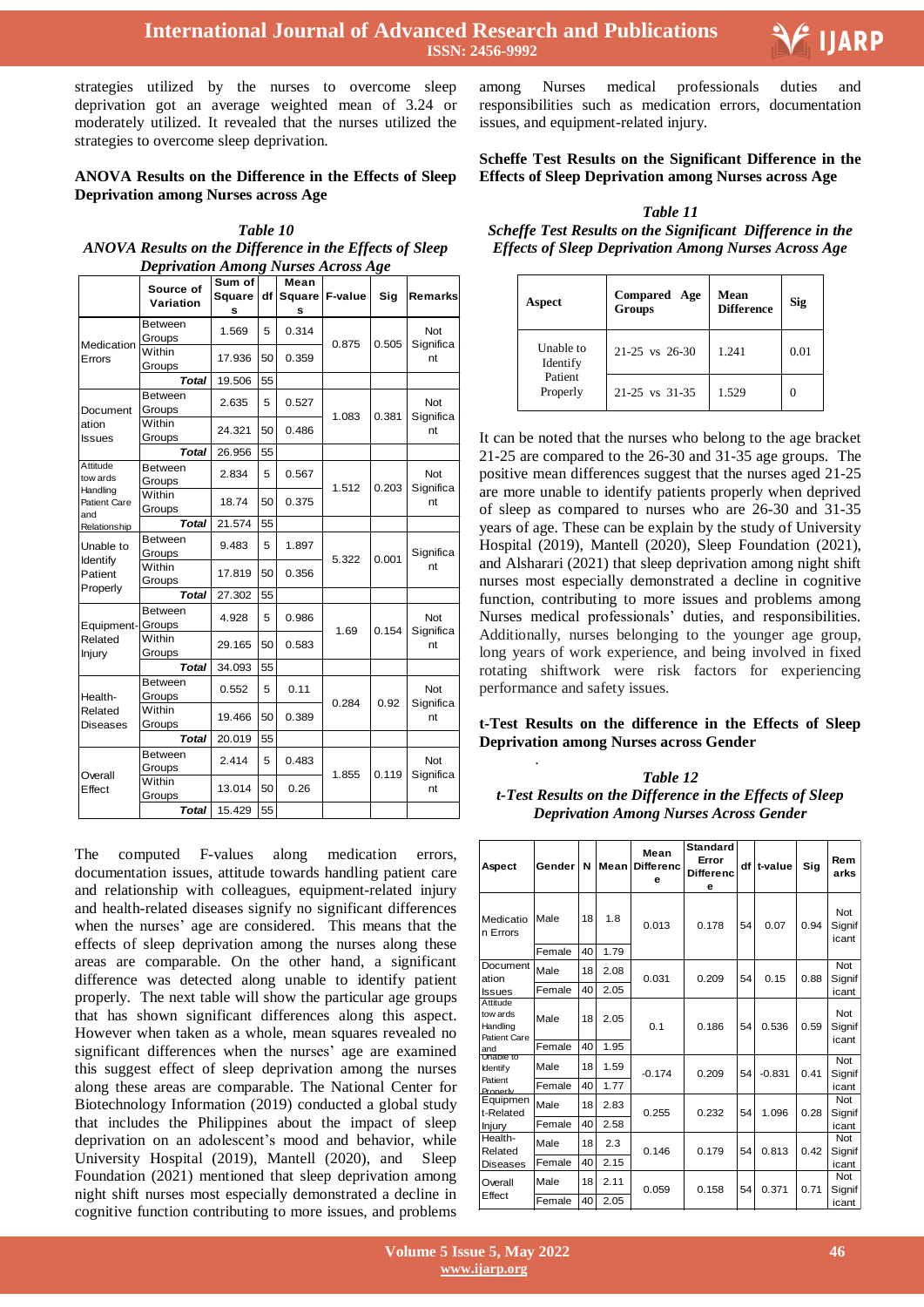

Results show that the results are not significant which means that the effect of sleep deprivation among male and female nurses along all the indicated aspects are comparable. These could be expounded in the study of Newson (2021) trying to work while underlet can significantly impact job performance. Without enough sleep, neurons in the brain become overworked, impairing thinking, slowing physical reactions, and leaving people feeling emotionally drained. These short-term side effects of sleep deprivation can wreak havoc on a day's work. Chronic sleep deprivation can have even more drastic consequences, including an increased risk of obesity, heart disease, cognitive decline, and dementia.

#### **ANOVA Results on the difference in the Effects of Sleep Deprivation among Nurses across Civil Status**

*Table 13 ANOVA Results on the Difference in the Effects of Sleep Deprivation Among Nurses Across Civil Status*

|                                                                | Source of         | Sum of      |                | Mean               |         |       |                         |  |
|----------------------------------------------------------------|-------------------|-------------|----------------|--------------------|---------|-------|-------------------------|--|
|                                                                | Variation         | Square<br>s | df             | <b>Square</b><br>s | F-value | Sig   | Remarks                 |  |
| Medication                                                     | Between<br>Groups | 0.371       | 2              | 0.186              | 0.514   | 0.601 | <b>Not</b><br>Significa |  |
| Errors                                                         | Within<br>Groups  | 19.134      | 53             | 0.361              |         |       | nt                      |  |
|                                                                | <b>Total</b>      | 19.506      | 55             |                    |         |       |                         |  |
| Document                                                       | Between<br>Groups | 2.211       | 2              | 1.105              | 2.368   | 0.104 | Not<br>Significa        |  |
| ation<br><b>Issues</b>                                         | Within<br>Groups  | 24.745      | 53             | 0.467              |         |       | nt                      |  |
|                                                                | <b>Total</b>      | 26.956      | 55             |                    |         |       |                         |  |
| Attitude<br>tow ards<br>Handling<br><b>Patient Care</b><br>and | Between<br>Groups | 0.399       | $\overline{2}$ | 0.2                | 0.499   | 0.61  | <b>Not</b><br>Significa |  |
|                                                                | Within<br>Groups  | 21.175      | 53             | 0.4                |         |       | nt                      |  |
| Relationship                                                   | <b>Total</b>      | 21.574      | 55             |                    |         |       |                         |  |
| Unable to                                                      | Between<br>Groups | 0.033       | $\overline{2}$ | 0.017              | 0.033   | 0.968 | Not<br>Significa        |  |
| Identify<br>Patient<br>Properly                                | Within<br>Groups  | 27.269      | 53             | 0.515              |         |       | nt                      |  |
|                                                                | <b>Total</b>      | 27.302      | 55             |                    |         |       |                         |  |
| Equipment-                                                     | Between<br>Groups | 1.09        | 2              | 0.545              | 0.875   | 0.423 | Not<br>Significa        |  |
| Related<br>Injury                                              | Within<br>Groups  | 33.003      | 53             | 0.623              |         |       | nt                      |  |
|                                                                | <b>Total</b>      | 34.093      | 55             |                    |         |       |                         |  |
| Health-                                                        | Between<br>Groups | 0.93        | 2              | 0.465              | 1.291   | 0.283 | Not<br>Significa        |  |
| Related<br>Diseases                                            | Within<br>Groups  | 19.089      | 53             | 0.36               |         |       | nt                      |  |
|                                                                | <b>Total</b>      | 20.019      | 55             |                    |         |       |                         |  |
| Overall                                                        | Between<br>Groups | 0.527       | 2              | 0.263              | 0.937   | 0.398 | Not<br>Significa        |  |
| Effect                                                         | Within<br>Groups  | 14.902      | 53             | 0.281              |         |       | nt                      |  |
|                                                                | <b>Total</b>      | 15.429      | 55             |                    |         |       |                         |  |

The computed F-values in all the aspects enumerated generated significance values that are higher than the set .05 level of significance. This suggests that there exists no significant difference in the effects of sleep deprivations among nurses when grouped according to civil status. This means that single, separated and married nurses share the same effects of sleep deprivation. It is specified in the study done by Deng, Liu, and Fang (2020) most of the nurses were married, and most of them were working in rotating shifts

with caution and resiliency in performing their tasks and responsibilities.

**ANOVA Results on the difference in the Effects of Sleep Deprivation among Nurses across Highest Educational Attainment**

#### *Table 14 ANOVA Results on the Difference in the Effects of Sleep Deprivation Among Nurses Across Highest Educational Attainment*

|                                                                | Source of<br>Variation   | Sum of<br>Square<br>s | df | Mean<br>Square<br>s | F-value | Sig   | Remarks                 |  |
|----------------------------------------------------------------|--------------------------|-----------------------|----|---------------------|---------|-------|-------------------------|--|
| Medication                                                     | Between<br>Groups        | 1.78                  | 3  | 0.593               | 1.74    | 0.17  | Not<br>Significa        |  |
| Errors                                                         | Within<br>Groups         | 17.726                | 52 | 0.341               |         |       | nt                      |  |
|                                                                | <b>Total</b>             | 19.506                | 55 |                     |         |       |                         |  |
| Document                                                       | Between<br>Groups        | 0.885                 | 3  | 0.295               | 0.588   | 0.625 | Not<br>Significa        |  |
| ation<br><b>Issues</b>                                         | Within<br>Groups         | 26.071                | 52 | 0.501               |         |       | nt                      |  |
|                                                                | <b>Total</b>             | 26.956                | 55 |                     |         |       |                         |  |
| Attitude<br>tow ards<br>Handling<br><b>Patient Care</b><br>and | Between<br>Groups        | 2.196                 | 3  | 0.732               | 1.962   | 0.131 | <b>Not</b><br>Significa |  |
|                                                                | Within<br>Groups         | 19.378                | 52 | 0.373               |         |       | nt                      |  |
| Relationship                                                   | <b>Total</b>             | 21.574                | 55 |                     |         |       |                         |  |
| Unable to                                                      | Between<br>Groups        | 2.548                 | 3  | 0.849               | 1.784   | 0.162 | Not<br>Significa        |  |
| Identify<br>Patient<br>Properly                                | Within<br>Groups         | 24.755                | 52 | 0.476               |         |       | nt                      |  |
|                                                                | <b>Total</b>             | 27.302                | 55 |                     |         |       |                         |  |
| Equipment-                                                     | <b>Between</b><br>Groups | 0.907                 | 3  | 0.302               | 0.474   | 0.702 | Not<br>Significa        |  |
| Related<br>Injury                                              | Within<br>Groups         | 33.186                | 52 | 0.638               |         |       | nt                      |  |
|                                                                | Total                    | 34.093                | 55 |                     |         |       |                         |  |
| Health-                                                        | Between<br>Groups        | 0.489                 | 3  | 0.163               | 0.434   | 0.729 | Not<br>Significa        |  |
| Related<br>Diseases                                            | Within<br>Groups         | 19.529                | 52 | 0.376               |         |       | nt                      |  |
|                                                                | <b>Total</b>             | 20.019                | 55 |                     |         |       |                         |  |
| Overall                                                        | Between<br>Groups        | 0.741                 | 3  | 0.247               | 0.874   | 0.461 | Not<br>Significa        |  |
| Effect                                                         | Within<br>Groups         | 14.688                | 52 | 0.282               |         |       | nt                      |  |
|                                                                | Total                    | 15.429                | 55 |                     |         |       |                         |  |

The computed F-values along the different aspects have corresponding significance values which are higher than the set .05 level of significance. This indicates that the educational background of the nurses does not cause any variation in the effects of sleep deprivation. Regardless of the educational attainment of the nurses, they experienced the same effects of sleep deprivation.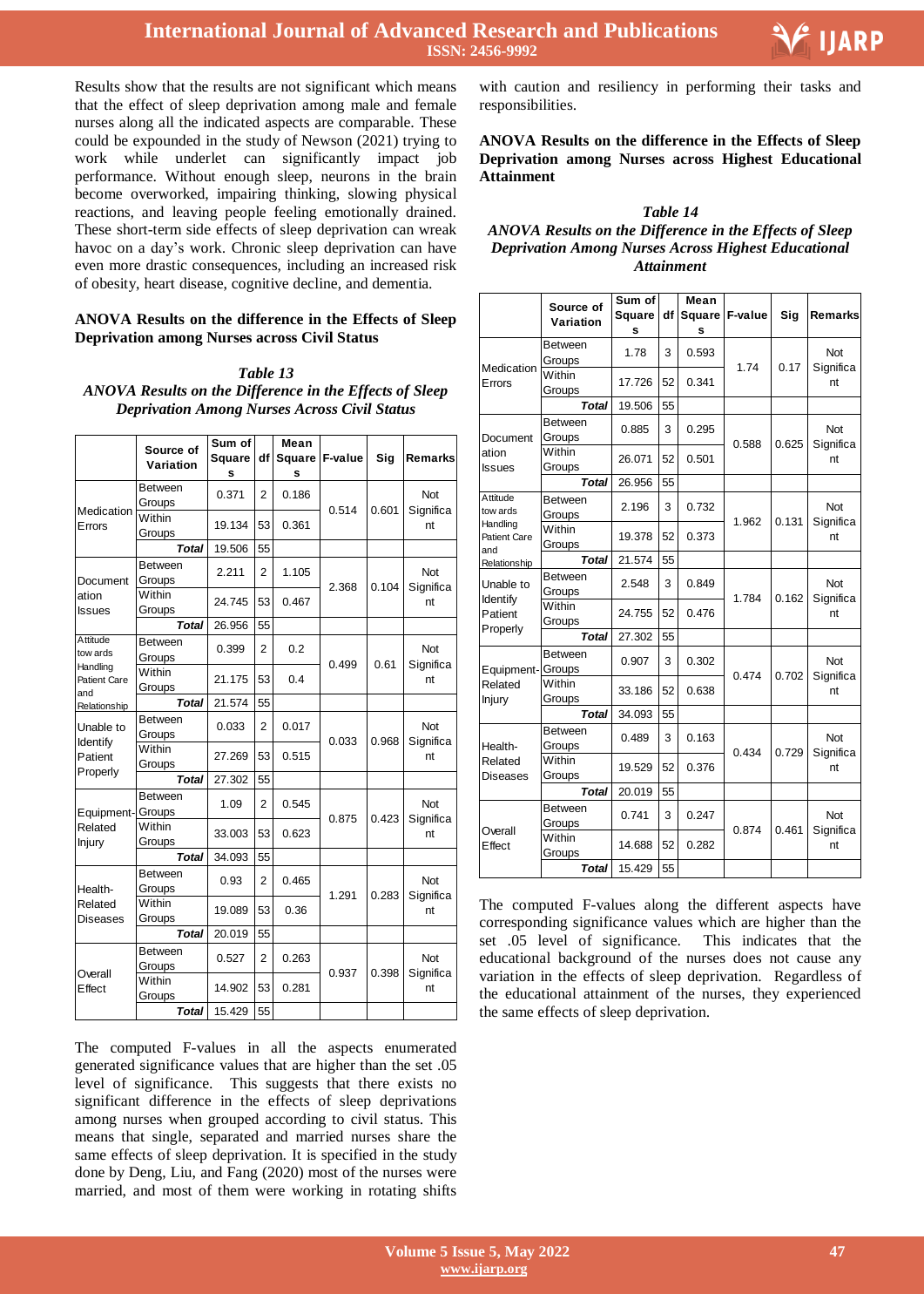**ANOVA Results on the Difference in the Effects of Sleep Deprivation Among Nurses Across Area of Assignment**

*Table 15 ANOVA Results on the Difference in the Effects of Sleep Deprivation Among Nurses Across Area of Assignment*

|                                                                | Source of<br>Variation   | Sum of<br><b>Square</b><br>s | df | Mean<br><b>Square</b><br>s | F-value | Sig   | Remarks                 |  |
|----------------------------------------------------------------|--------------------------|------------------------------|----|----------------------------|---------|-------|-------------------------|--|
| Medication                                                     | Between<br>Groups        | 0.353                        | 5  | 0.071                      | 0.185   | 0.967 | Not<br>Significa        |  |
| Errors                                                         | Within<br>Groups         | 19.152                       | 50 | 0.383                      |         |       | nt                      |  |
|                                                                | <b>Total</b>             | 19.506                       | 55 |                            |         |       |                         |  |
| Document                                                       | <b>Between</b><br>Groups | 0.271                        | 5  | 0.054                      | 0.102   | 0.991 | Not<br>Significa        |  |
| ation<br>Issues                                                | Within<br>Groups         | 26.685                       | 50 | 0.534                      |         |       | nt                      |  |
|                                                                | <b>Total</b>             | 26.956                       | 55 |                            |         |       |                         |  |
| Attitude<br>tow ards<br>Handling<br><b>Patient Care</b><br>and | <b>Between</b><br>Groups | 1.023                        | 5  | 0.205                      | 0.498   | 0.776 | Not<br>Significa        |  |
|                                                                | Within<br>Groups         | 20.551                       | 50 | 0.411                      |         |       | nt                      |  |
| Relationship                                                   | <b>Total</b>             | 21.574                       | 55 |                            |         |       |                         |  |
| Unable to<br><b>Identify</b>                                   | <b>Between</b><br>Groups | 0.816                        | 5  | 0.163                      | 0.308   | 0.906 | Not<br>Significa        |  |
| Patient<br>Properly                                            | Within<br>Groups         | 26.486                       | 50 | 0.53                       |         |       | nt                      |  |
|                                                                | <b>Total</b>             | 27.302                       | 55 |                            |         |       |                         |  |
| Equipment-                                                     | Between<br>Groups        | 0.901                        | 5  | 0.18                       | 0.272   | 0.927 | Not<br>Significa        |  |
| Related<br>Injury                                              | Within<br>Groups         | 33.191                       | 50 | 0.664                      |         |       | nt                      |  |
|                                                                | <b>Total</b>             | 34.093                       | 55 |                            |         |       |                         |  |
| Health-                                                        | <b>Between</b><br>Groups | 1.172                        | 5  | 0.234                      | 0.622   | 0.684 | Not<br>Significa        |  |
| Related<br>Diseases                                            | Within<br>Groups         | 18.847                       | 50 | 0.377                      |         |       | nt                      |  |
|                                                                | <b>Total</b>             | 20.019                       | 55 |                            |         |       |                         |  |
| Overall                                                        | <b>Between</b><br>Groups | 0.391                        | 5  | 0.078                      | 0.26    | 0.933 | <b>Not</b><br>Significa |  |
| Effect                                                         | Within<br>Groups         | 15.038                       | 50 | 0.301                      |         |       | nt                      |  |
|                                                                | Total                    | 15.429                       | 55 |                            |         |       |                         |  |

Computed values reveal insignificant results. This means that no matter which area of the hospital the nurses are assigned, sleep deprivation has the same effect as to their experiences in committing medication errors, documentation issues, attitude towards handling patient care and relationship with colleagues, inability to identify patient properly, equipment-related injury and health-related diseases. These can be describe in the study by Alsharari (2021); it is investigated that the negative impact of night shiftwork has shown that it affects workers' health, mainly causing fatigue, sleepiness, mood changes, and weight gain. Furthermore, reported problems with job performances and psychosocial well-being. Night shiftwork, which requires nurses to work at night and sleep during the day, also significantly alters the circadian rhythm of affected persons. Moreover, it has shown that night shiftwork is associated with the poor performance; thus the adoption of low safety indicators within a rotating shift schedule showed that fixed night shiftwork could be related to increased job dissatisfaction. More so, the challenge of shiftwork is associated with resignation. Thus, turnover of nurses and night work were factors for future disability retirement. These challenges have led to calls for

 the introduction of napping during night shifts among nursing staff.

#### **ANOVA Results on the Difference in the Effects of Sleep Deprivation Among Nurses Across Position**

*Table 16 ANOVA Results on the Difference in the Effects of Sleep Deprivation Among Nurses Across Position*

|                                    | Source of<br>Variation   | Sum of<br><b>Square</b><br>s | df             | Mean<br><b>Square</b><br>s | <b>F-value</b> | Sig   | <b>Remarks</b>                |
|------------------------------------|--------------------------|------------------------------|----------------|----------------------------|----------------|-------|-------------------------------|
| Medication<br>Errors               | <b>Between</b><br>Groups | 0.412                        | $\mathcal{P}$  | 0.206                      | 0.572          | 0.568 | <b>Not</b><br>Significa<br>nt |
|                                    | Within<br>Groups         | 19.093                       | 53             | 0.36                       |                |       |                               |
|                                    | <b>Total</b>             | 19.506                       | 55             |                            |                |       |                               |
| Document<br>ation<br><b>Issues</b> | <b>Between</b><br>Groups | 1.609                        | $\overline{2}$ | 0.805                      | 1.683          | 0.196 | <b>Not</b>                    |
|                                    | Within<br>Groups         | 25.346                       | 53             | 0.478                      |                |       | Significa<br>nt               |
|                                    | Total                    | 26.956                       | 55             |                            |                |       |                               |

White (2021) that Nurse Superiors were carrying the burden Write (2021) that indice Superiors were earlying the cardial worried about their staff, their health, and burnout. They world about their start, their health, and burnout. They related keeping this worry inside and described that they had to absorb all the staff nurses' concerns. They reported not seeking help themselves and carried this burden alone. Furthermore, communicating with staff about their fears anxiety, comforting those crying, and encouraging those afraid to work with COVID-19 patients. Consequently, fear unknown, thus affecting rest and slee of contagion was especially prevalent when the virus was unknown, thus affecting rest and sleep. Total 26.956 [55]<br>The computed F-values generated significance values higher than the set. insignificant result which implies that no matter what position the nurses hold, they still experience the same effect of sleep deprivation leading to medication errors, patient care and relationship with colleagues, inability to identify patient properly, equipment-related injuries and health-related diseases. These can be describe in the study by  $\mathfrak{m}, \mathfrak{c}$ worried about their staff, their health, and burnout. They  $H_{\text{total}}$ Furthermore, communicating with staff about their fears and Patient Care moduce various myn nt than the set .05 level of significance. This leads to documentation issues, affected attitude towards handling

| Attitude<br>tow ards             | <b>Between</b><br>Groups | 0.468  | $\overline{2}$ | 0.234 | 0.588 | 0.559 | <b>Not</b><br>Significa |
|----------------------------------|--------------------------|--------|----------------|-------|-------|-------|-------------------------|
| Handling<br>Patient Care<br>and  | Within<br>Groups         | 21.106 | 53             | 0.398 |       |       | nt                      |
| Relationship                     | Total                    | 21.574 | 55             |       |       |       |                         |
| Unable to<br>Identify<br>Patient | <b>Between</b><br>Groups | 0.754  | $\overline{2}$ | 0.377 | 0.752 | 0.476 | <b>Not</b>              |
|                                  | Within<br>Groups         | 26.548 | 53             | 0.501 |       |       | Significa<br>nt         |
| Properly                         | Total                    | 27.302 | 55             |       |       |       |                         |
| Equipment-                       | <b>Between</b><br>Groups | 0.606  | $\overline{2}$ | 0.303 | 0.479 | 0.622 | Not                     |
| Related<br>Injury                | Within<br>Groups         | 33.487 | 53             | 0.632 |       |       | Significa<br>nt         |
|                                  | Total                    | 34.093 | 55             |       |       |       |                         |
| Health-                          | <b>Between</b><br>Groups | 0.869  | $\overline{2}$ | 0.434 | 1.202 | 0.309 | Not<br>Significa        |
| Related<br>Diseases              | Within<br>Groups         | 19.15  | 53             | 0.361 |       |       | nt                      |
|                                  | Total                    | 20.019 | 55             |       |       |       |                         |
|                                  | <b>Between</b><br>Groups | 0.605  | $\overline{2}$ | 0.303 | 1.082 | 0.346 | <b>Not</b><br>Significa |
| Overall<br>Effect                | Within<br>Groups         | 14.823 | 53             | 0.28  |       |       | nt                      |
|                                  | Total                    | 15.429 | 55             |       |       |       |                         |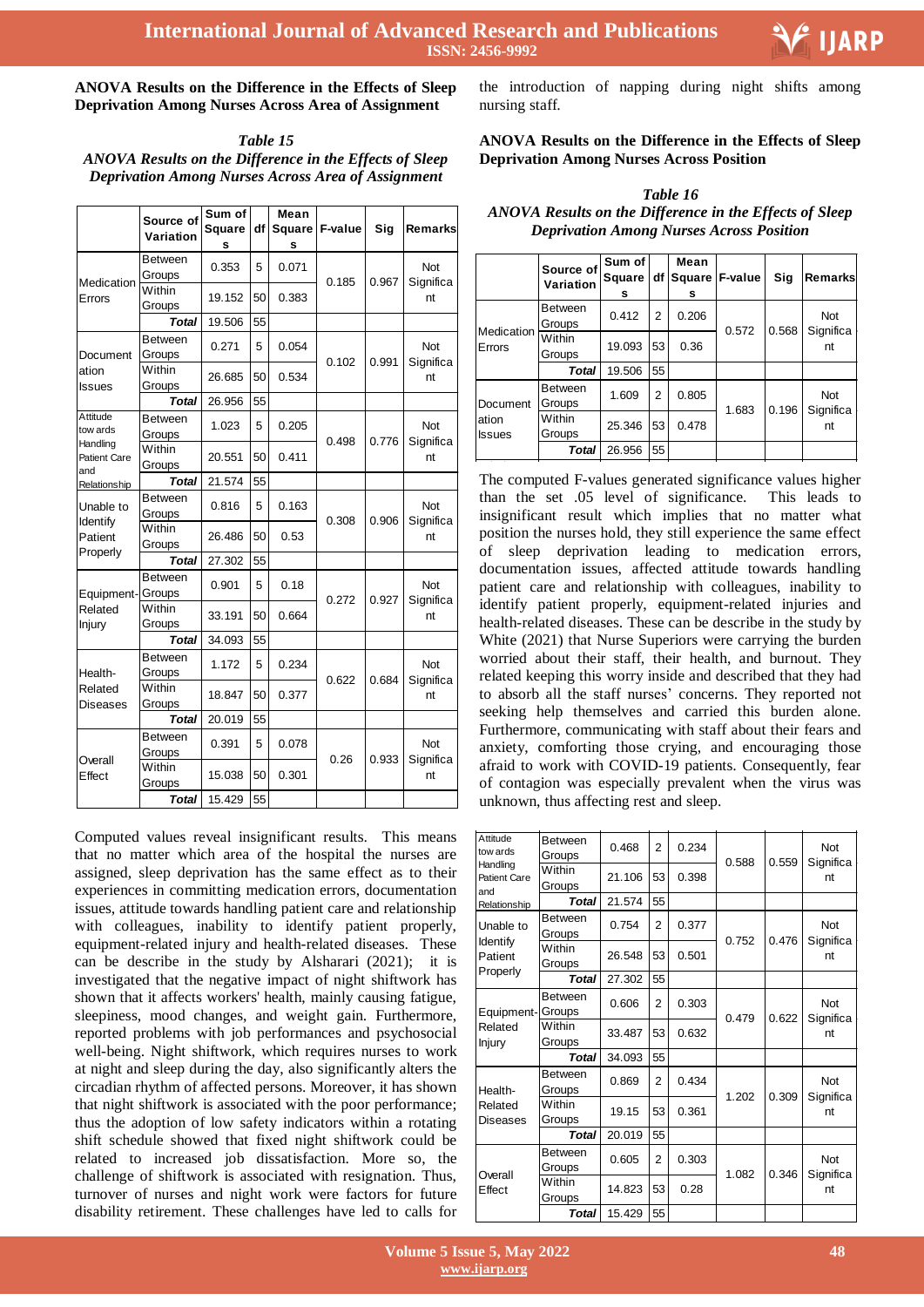

**ANOVA Results on the Difference in the Effects of Sleep Deprivation among Nurses across Number of Years in Service**

**Table 17 ANOVA Results on the Difference in the Effects of Sleep Deprivation Among Nurses Across Number of Years in Service**

|                                                                | Source of<br>Variation   | Sum of<br>Square<br>s | df | Mean<br><b>Square</b><br>s | F-<br>value | Sig  | <b>Remarks</b> |  |
|----------------------------------------------------------------|--------------------------|-----------------------|----|----------------------------|-------------|------|----------------|--|
| Medication                                                     | <b>Between</b><br>Groups | 1.153                 | 4  | 0.288                      | 0.801       | 0.53 | Not            |  |
| Errors                                                         | Within<br>Groups         | 18.353                | 51 | 0.36                       |             |      | Significant    |  |
|                                                                | <b>Total</b>             | 19.506                | 55 |                            |             |      |                |  |
| Document                                                       | <b>Between</b><br>Groups | 0.313                 | 4  | 0.078                      | 0.15        | 0.96 | Not            |  |
| ation<br><b>Issues</b>                                         | Within<br>Groups         | 26.643                | 51 | 0.522                      |             |      | Significant    |  |
|                                                                | Total                    | 26.956                | 55 |                            |             |      |                |  |
| Attitude<br>tow ards<br>Handling<br><b>Patient Care</b><br>and | <b>Between</b><br>Groups | 1.651                 | 4  | 0.413                      | 1.057       | 0.39 | Not            |  |
|                                                                | Within<br>Groups         | 19.923                | 51 | 0.391                      |             |      | Significant    |  |
| Relationship                                                   | <b>Total</b>             | 21.574                | 55 |                            |             |      |                |  |
| Unable to<br>Identify                                          | <b>Between</b><br>Groups | 2.176                 | 4  | 0.544                      | 1.103       | 0.37 | Not            |  |
| Patient<br>Properly                                            | Within<br>Groups         | 25.126                | 51 | 0.493                      |             |      | Significant    |  |
|                                                                | <b>Total</b>             | 27.302                | 55 |                            |             |      |                |  |
| Equipment-Groups                                               | <b>Between</b>           | 0.896                 | 4  | 0.224                      | 0.344       | 0.85 | Not            |  |
| Related<br><b>Injury</b>                                       | Within<br>Groups         | 33.197                | 51 | 0.651                      |             |      | Significant    |  |
|                                                                | <b>Total</b>             | 34.093                | 55 |                            |             |      |                |  |
| Health-                                                        | <b>Between</b><br>Groups | 1.083                 | 4  | 0.271                      | 0.729       | 0.58 | Not            |  |
| Related<br>Diseases                                            | Within<br>Groups         | 18.936                | 51 | 0.371                      |             |      | Significant    |  |
|                                                                | Total                    | 20.019                | 55 |                            |             |      |                |  |
| Overall                                                        | <b>Between</b><br>Groups | 0.743                 | 4  | 0.186                      | 0.645       | 0.63 | Not            |  |
| Effect                                                         | Within<br>Groups         | 14.686                | 51 | 0.288                      |             |      | Significant    |  |
|                                                                | <b>Total</b>             | 15.429                | 55 |                            |             |      |                |  |

The computed F-values reveal significance values which are higher than the set .05 level of significance. This suggests that the results are not significant leading to the acceptance of the null hypothesis which states that there exists no significant difference in the effects of sleep deprivation among nurses across their profile variables specifically in their length of service. This means that novice or seasoned nurses alike share similar experiences in the effects of sleep deprivation. As cited in the study done by Ketchell (2021), poor sleep can harm well-being, shown to be a decisive risk factor for cognitive decline and early [mortality.](https://doi.org/10.1161/HYPERTENSIONAHA.112.193268) The [expert](https://www.cbcs.usf.edu/agingstudies/slee) in sleep and stress among [middle-aged](https://www.cbcs.usf.edu/agingstudies/slee) adults in the workplace, and the research has found that work-related stress influences sleep quantity and quality. Furthermore, poor sleep may increase the risk of adverse health outcomes for both health care workers and their patients.

 **Relationship between the Effects of Sleep Deprivation Among Nurses And their Profile variables**

*Table 18 Relationship Between the Effects of Sleep Deprivation Among Nurses and their Profile variables*

| Profile                              | A        |      |                | в    |             | C    | D        |      | Е           |      | F        |      |
|--------------------------------------|----------|------|----------------|------|-------------|------|----------|------|-------------|------|----------|------|
| Variable                             | r-value  | sig  | $r -$<br>value | sig  | r-<br>value | sig  | r-value  | sig  | r-<br>value | sig  | r-value  | sig  |
|                                      |          |      |                |      |             |      |          |      |             |      |          |      |
| Age                                  | $-0.028$ | 0.84 | 0.066          | 0.63 | 0.004       | 0.98 | $-0.058$ | 0.67 | 0.002       | 0.99 | $-0.025$ | 0.86 |
|                                      |          |      |                |      |             |      |          |      |             |      |          |      |
| Gender                               | $-0.01$  | 0.94 | $-0.02$        | 0.88 | $-0.07$     | 0.59 | 0.112    | 0.41 | $-0.15$     | 0.28 | $-0.11$  | 0.42 |
|                                      |          |      |                |      |             |      |          |      |             |      |          |      |
| <b>Civil Status</b>                  | 0.057    | 0.68 | 0.24           | 0.08 | $-0.01$     | 0.94 | 0.034    | 0.8  | 0.178       | 0.19 | 0.187    | 0.17 |
|                                      |          |      |                |      |             |      |          |      |             |      |          |      |
| Highest<br>Educational<br>Attainment | $-0.201$ | 0.14 | $-0.09$        | 0.5  | $0.313*$    | 0.02 | $-0.244$ | 0.07 | 0.142       | 0.3  | 0.133    | 0.33 |
|                                      |          |      |                |      |             |      |          |      |             |      |          |      |
| Area of<br>Assignment                | $-0.073$ | 0.59 | 0.001          | 1    | $-0.03$     | 0.82 | 0.01     | 0.94 | $-0.07$     | 0.63 | $-0.049$ | 0.72 |
|                                      |          |      |                |      |             |      |          |      |             |      |          |      |
| Position                             | 0.005    | 0.97 | $-0.04$        | 751  | 0.005       | 0.97 | $-0.154$ | 0.26 | 0.027       | 0.84 | 0.014    | 0.92 |
|                                      |          |      |                |      |             |      |          |      |             |      |          |      |
| Years in<br>Service                  | $-0.014$ | 0.92 | 0.022          | 0.88 | 0.101       | 0.46 | 0.005    | 0.97 | 0.12        | 0.38 | 0.014    | 0.92 |

| C.Atttude<br>towards.<br>harding<br>patient care<br>relationship<br><b>D With</b><br>colleanue | Attenti hospitali<br>meetho                                                 | Writing the<br>minutes of the                                                                             | Actes of<br>echoling of<br>the minutes.                                           | <b>Nuses</b>                 | During the<br>meeting                 | Attending<br>meeting as                                                                             |
|------------------------------------------------------------------------------------------------|-----------------------------------------------------------------------------|-----------------------------------------------------------------------------------------------------------|-----------------------------------------------------------------------------------|------------------------------|---------------------------------------|-----------------------------------------------------------------------------------------------------|
|                                                                                                | requierly                                                                   | meeting.                                                                                                  | of meeting                                                                        | Nurs ing                     |                                       | <b>Instructed</b>                                                                                   |
|                                                                                                |                                                                             |                                                                                                           |                                                                                   | Supervisor                   |                                       |                                                                                                     |
|                                                                                                | To render<br>horvertion with<br>T.C.                                        | Attendire on<br>patients reeds Nursing<br>and answering<br>pattents.<br>our mins.                         | rounds at<br><b>Intervals</b>                                                     | <b>Nuses</b>                 | Within the shift                      | Observe at all<br>times in<br>Interacting with<br>pattent patient's<br>relatives and<br>colleagues. |
|                                                                                                |                                                                             |                                                                                                           |                                                                                   | Nus ro<br>Supervisor         |                                       |                                                                                                     |
| D. Una ble to<br>identify<br>patient.<br>competiv                                              | To charge<br>suco les and<br>grocedure to the slice.<br>right patient.      | Process<br>documentation Recording<br>in the charge groperiy<br>recording<br>receipts.                    | with including the<br>of OR number.                                               | <b>Nuses</b>                 |                                       | All charges are<br>Within the shift properly recorded<br>to the right patient                       |
|                                                                                                | ъ<br><b>Identify</b><br>patient comectiv<br>before provdling<br><b>CRIM</b> | Califo<br>the-<br>rame of the<br>patient before<br>every<br>procedure and<br>tamilarity<br>C.<br>pattent. | Frequent<br>rounds.                                                               | Nusiro<br>Supervisor         |                                       | All charges are<br>Within the shift properly recorded<br>to the right patient                       |
|                                                                                                |                                                                             |                                                                                                           |                                                                                   | <b>Nurses</b>                |                                       |                                                                                                     |
| E Doganni<br>ation<br><b>RADIO</b>                                                             | To Improve<br><b>NISSS</b><br>hardwriting.                                  | W time<br>balby on the<br>Nurses rotes.                                                                   | Document In<br>a sequential Nurses<br>manier.                                     |                              | mmed abely<br>vitin the shift.        | Document<br>on<br><b>Time</b>                                                                       |
|                                                                                                |                                                                             |                                                                                                           |                                                                                   | Nusiro<br><b>SUDENISCO</b>   |                                       |                                                                                                     |
|                                                                                                | To make sure<br>the signature of<br>the nurse is<br>signed.                 | Signing<br>Immediately<br>after writing the<br>notes and on<br>other part of<br>the chart.                | Checking at<br>the papes of<br>the patient's Nurses<br>dart before<br>endorsement |                              | mmediately<br>within the shift, time. | Document<br>OR.                                                                                     |
|                                                                                                |                                                                             |                                                                                                           |                                                                                   | Nursi ro<br><b>SUDENISOR</b> |                                       |                                                                                                     |
| <b>Alteralish</b><br>related.                                                                  | ъ<br>prevent<br>seepiress<br>during daytime.                                | Erough sleep<br>orior to duty                                                                             | Atlantina<br>routine<br>to.<br>promote rest<br>and seep.                          | Nuses                        | After shifts                          | To prevent health<br>risk relativa to<br>s bep deprivation.                                         |
|                                                                                                | Attend to basic Eating enough<br>reeds.                                     | prior to duty                                                                                             | Eadha a<br>be aroud<br><b>Printed</b>                                             | <b>Nurses</b>                | Before and<br>during shifts.          | Mahtahing BML                                                                                       |

It can be clearly spotted in the table that there is a single entry that shows significant results. The effect of sleep deprivation along attitude towards handling patient care and relationship with colleagues is significantly related to highest educational attainment. The negative significant r-value of - .313 with sig value of .019 indicate that the lower the educational attainment of the nurse, the greater has been the effect of sleep deprivation on their attitude towards patient care as well as on their dealings with colleagues. On the other hand, no significant relationships have already been detected along the other aspects and profile variables.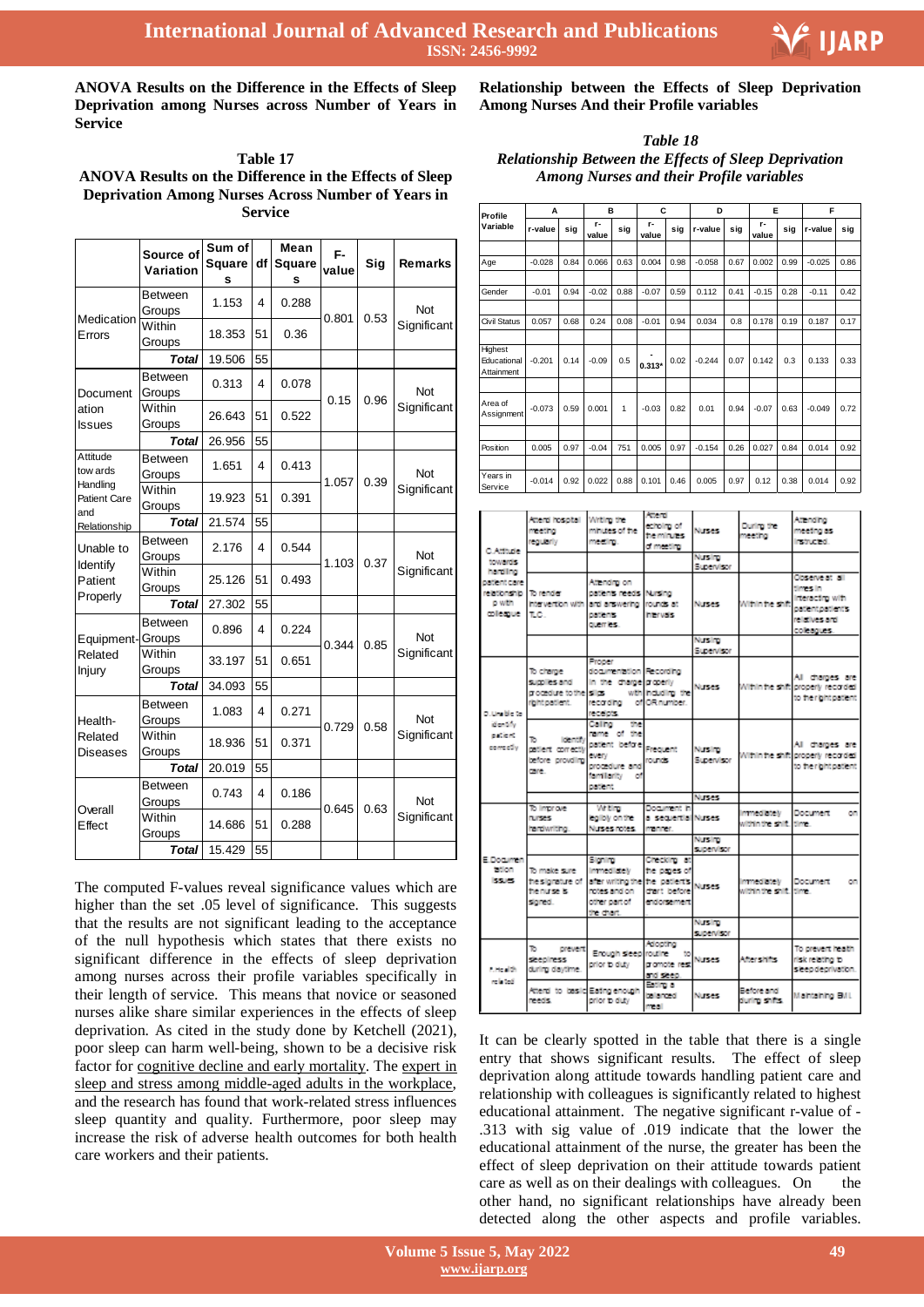

Ξ

According to the study done by Better Health Channel (2020), it showed people who are sleep-deprived report an increase in negative moods, anger, frustration, irritability, sadness, and decreases in positive spirits. Moreover, sleeplessness is often a symptom of mood disorders, depression and anxiety. It can also raise the risk of, and even contribute to, developing some mood disorders.

#### **Proposed Program to prevent Sleep Deprivation among Nurses**

| Area                                               | <b>Objectives</b>                                                        | <b>Activities</b>                                                                                          | <b>Strategies</b>                                                                        | Person                       | Time                                            | Expected                                                                |
|----------------------------------------------------|--------------------------------------------------------------------------|------------------------------------------------------------------------------------------------------------|------------------------------------------------------------------------------------------|------------------------------|-------------------------------------------------|-------------------------------------------------------------------------|
|                                                    |                                                                          |                                                                                                            |                                                                                          | Involved                     | Frame                                           | Output                                                                  |
| A<br>Medication<br>Error                           | To accurately<br>transcribe the<br>medication<br>order                   | Asking the AP<br>for<br>corrections of carefully<br>medicine AP<br>the<br>ordered if not rounds.<br>clear. | the Listen<br>to<br>durina                                                               | <b>Nurses</b>                | Immediately<br>after<br>rounds.                 | Т٥<br>prevent<br>Dr's <i>medication</i><br>errors.                      |
|                                                    | Administration<br>of drugs at the<br>right time.                         | Giving the<br>medicine on<br>the right time.                                                               | Familiarize<br>with<br>Drugs.                                                            | the Doctors                  | Following<br>for<br>medication.                 | standard time Drugs are given<br>giving on time                         |
|                                                    |                                                                          |                                                                                                            |                                                                                          | Nusing<br>Supervisor         |                                                 |                                                                         |
|                                                    |                                                                          |                                                                                                            | Use<br>Ωf<br>Medication<br>ticket                                                        | <b>Nurses</b>                |                                                 |                                                                         |
|                                                    |                                                                          |                                                                                                            |                                                                                          | Nursing<br>Supervisor        |                                                 |                                                                         |
| <b>B.Equipment</b><br>related injury disinfection. | Check<br>equipment and<br>it's functionality.                            | Checking the<br>equipment<br>before using                                                                  | Checking the<br>date<br>$\Omega$<br>inspection<br>and<br>the<br>maintenance<br>personnel | asking Nurses                | Before using<br>any equipment                   | Routinely<br>checking the<br>equipment to<br>maintain<br>functionality. |
|                                                    | To be aware on<br>the effects of the Using gloves<br>chemicals<br>during | and eye<br>googles                                                                                         |                                                                                          | Maentenan<br>ce<br>personnel |                                                 |                                                                         |
|                                                    |                                                                          | Writing legibly used<br>on the Nurses and<br>notes.                                                        | Proper<br>disposal<br>of<br>PPE<br>use<br>and<br>of<br>storage<br>chemicals              | proper Nurses                | Before,<br>during and<br>after<br>disinfection. | at all<br>Observed<br>times<br>during<br>disinfection.                  |
|                                                    |                                                                          |                                                                                                            |                                                                                          | Maentenan<br>ce<br>personnel |                                                 |                                                                         |

#### tary. Conclusions and the  $SUMMARY$ , CONCLUSIONS AND THE RECOMMENDATIONS

nclusions drawn, and the recommendations of the sents the summary of findings in the stud This chapter presents the summary of findings in the study, the conclusions drawn, and the recommendations of the study.

#### **SUMMARY**

udy dealt with sleep deprivation among Nurses in a The study dealt with sleep deprivation among Nurses in a<br>secondary Hospital. It dealt with the profile of the respondents in terms of age, gender, civil status, highest The Descriptive research design, utilizes a questionnaire as the primary instrument in gathering data. Statistical tools educational attainment, and a number of years in service. used are frequency and percentage, weighted mean, T-test, Schffe test, and ANOVA. Findings revealed that the respondents were in the age bracket of 26-30 years old, female married, bachelor's degree holder, and in the service of 1-5 years. Regarding sleep deprivation, the equipmentrelated injury was the most significant factor, particularly in the risk of latex allergy and eye strain due to the constant use of computer monitors during documentation. Along with strategies to overcome sleep deprivation, the respondents focused on self-encouragement and a positive mindset, a shower before sleeping taking a shower before sleeping, taking multivitamins and other food supplements, and good ventilation.  $\frac{1}{\sqrt{2}}$ 

#### **CONCLUSIONS**

Based on the findings, the following conclusions were concluded:

1. The Nurse administers medication at the time and interval. 2. Equipment-related injury was the highest among the variables.

3**.** The Nurse is a young adult, female-dominated, had their own families, did not pursue a higher level of learning like Mastered, and had been employed for a few years.

4. There were many strategies utilized by the Nurses to overcome sleep deprivation, the highest was on taking a shower before sleeping, taking multivitamins and other supplements, and having a positive mindset.

5. There is no significant difference between the variables except those Nurses in the bracket 21-25 years old who are more unable to identify patients correctly when deprived of sleep.

6. The effects of sleep deprivation relating to attitude towards handling patient care and relationship with colleagues are significantly associated with the highest educational attainment.

7. The submitted program can be used to minimize the effects of sleep deprivation.

### **RECOMMENDATIONS**

Based on the conclusions provided, the following were recommended.

1. Chief Nurse, Nurse Supervisor, and Head Nurses must establish a change in identifying patients in the facility like adopting an Electronic identification technology coding such as barcoding or RFID. Additionally, the Hospital Supplies, equipment supervisor, and Budget Heads should change the latest supplies to non-latex to prevent latex allergy among hospital staff.

2. The Nurse must pursue a higher level of learning and training to enhance their competencies, thereby minimizing the effects of sleep deprivation.

3. The Nursing Department should coordinate with the safe Hospital Supervisor to add more hazard signs, on-slip rugs, place non-slip stickers on the stairs, and hallway to lessen and further prevent accidental slips, trips and fall accidents at work. Furthermore, the Hospital Administration must build quarters for nurses for napping purposes.

4. The recommendation can still adapt strategies of minimizing sleep deprivation aside from those mentioned.

5. Nurses must be physically, emotionally, psychologically prepared before attending to their graveyard duties.

6. Nurses must undergo related seminars and training to overcome Sleep deprivation.

7. The submitted program from this study would be presented to the Hospital Chief Nurse, Nursing supervisor, and Head Nurses to help their Nurses overcome the effects of sleep deprivation, thus assisting the Hospital to prevent resignation, having unauthorized leave, absences that consequently increase productivity rate, and improving income of the Hospital.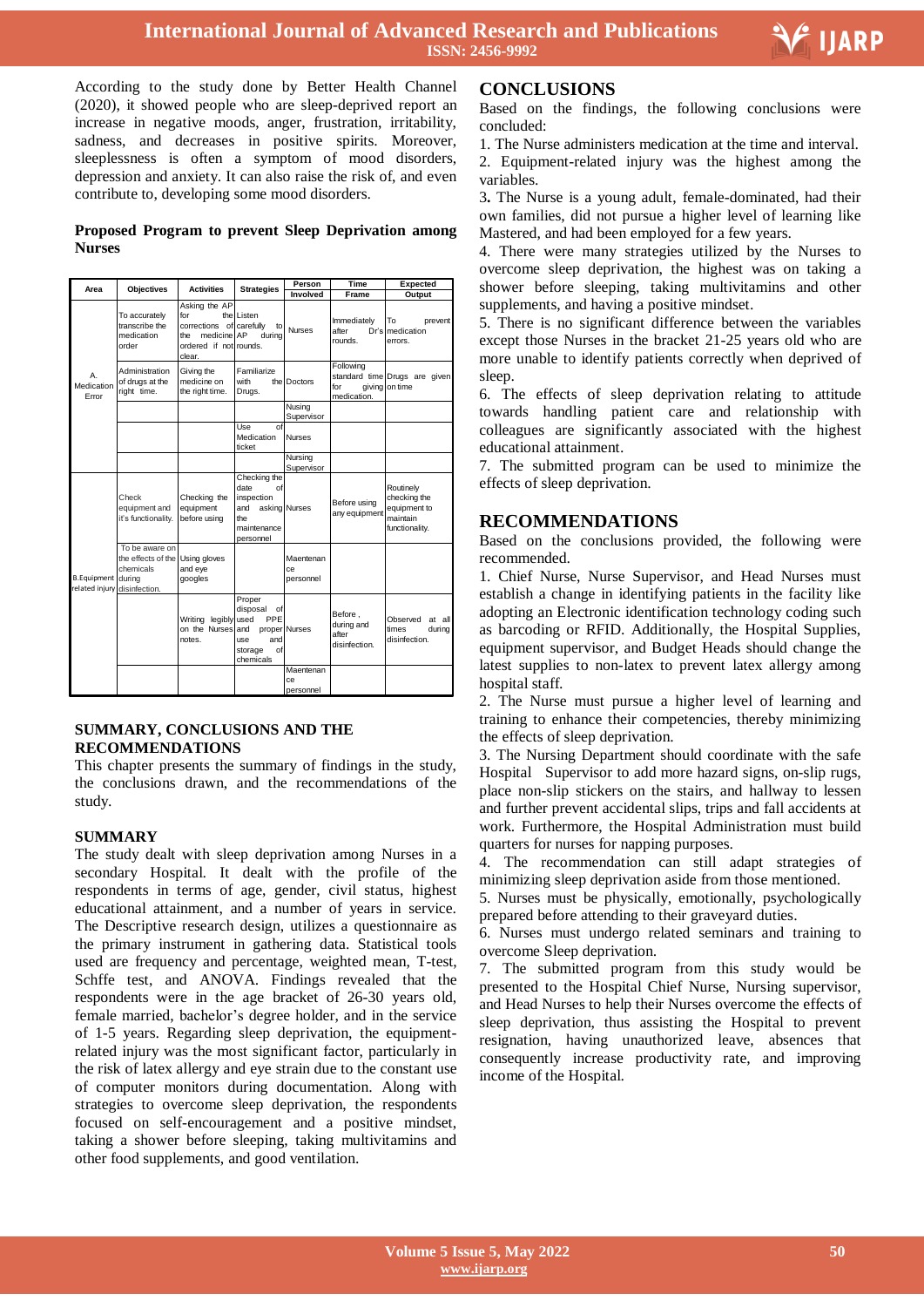

# **References**

- [1]. Humphries, Jean Dorothy (2017) Sleep Disturbance and the Immunological Acute Phase response in the post-operative Hospitalized Adult, First edition Wayne state University Library Published by Digital commons 1st Edition
- [2]. Winter, Chris, (2017) The Sleep Solution (Why Your Sleep is Broken and How to fix it), First edition New York: New AmericaLibrary, Published by Berkley 2<sup>nd</sup> Edition
- [3]. Hang, Fang (2018) Depression in sleep disturbance: A review on a bidirectional relationship, mechanism and treatment Journal of Cellular and Molecular Medicine Volume 1 1st Issue
- [4]. Wolter, Kluwer (2018) How to avoid the top seven nursing errors Nursing Made Incredibly Easy! Volume 16 Issue 3
- [5]. Abdalkarem Alsharari (2021) Impact of night shift rotations on nursing performance and patient safety: A cross-sectional studyhttps://onlinelibrary.wiley.com/doi/full/ 10.1002/nop2.766 August 17, 2021.
- [6]. Benoite, Matt (2016) Occupational & Environmental Medicine Working the Night shifts affect duration and quality [https://www.safetyandhealthmagazine.com/a](https://www.safetyandhealthmagazine.com/articles/print/14757-working-the-night-shift-affects-duration-and-quality-of-sleep-study%20April%2028,2020) [rticles/print/14757-working-the-night-shift](https://www.safetyandhealthmagazine.com/articles/print/14757-working-the-night-shift-affects-duration-and-quality-of-sleep-study%20April%2028,2020)[affects-duration-and-quality-of-sleep-study](https://www.safetyandhealthmagazine.com/articles/print/14757-working-the-night-shift-affects-duration-and-quality-of-sleep-study%20April%2028,2020) April [28,2020](https://www.safetyandhealthmagazine.com/articles/print/14757-working-the-night-shift-affects-duration-and-quality-of-sleep-study%20April%2028,2020)
- [7]. Caldwell,John A. (2018) Fatigue and it's management in the workplace [https://pubmed.ncbi.nlm.nih.gov/30391406/A](https://pubmed.ncbi.nlm.nih.gov/30391406/) pril 25,2021
- [8]. Gualano, Maria Rosaria (2020) Effects of Covid-19 Lockdown on Mental Health and Sleep Disturbances in Italy <https://pubmed.ncbi.nlm.nih.gov/32630821/> February 25, 2021
- [9]. Gresh, Christina 2019) The Problems with Sleep Deprivation [https://www.nursingcenter.com/ncblog/nove](https://www.nursingcenter.com/ncblog/november-2019/sleep-deprivation%20February%2026,2021) [mber-2019/sleep-deprivation](https://www.nursingcenter.com/ncblog/november-2019/sleep-deprivation%20February%2026,2021) February [26,2021](https://www.nursingcenter.com/ncblog/november-2019/sleep-deprivation%20February%2026,2021)
- [10]. Hanvey, Jacquelyn (2019) Strategies for improving sleep health in

 Nurses[,https://research.wsulibs.wsu.edu/xmlu](https://research.wsulibs.wsu.edu/xmlui/bitstream/handle/2376/3082/J_Hanvey_010942504.pdf?sequence=1) [i/bitstream/handle/2376/3082/J\\_Hanvey\\_010](https://research.wsulibs.wsu.edu/xmlui/bitstream/handle/2376/3082/J_Hanvey_010942504.pdf?sequence=1) [942504.pdf?sequence=1](https://research.wsulibs.wsu.edu/xmlui/bitstream/handle/2376/3082/J_Hanvey_010942504.pdf?sequence=1) January 17,2021

- [11]. Kennedy, Rose(2020) Hey Nurse are you taking care of your eyes?https://www.ajc.com/lifestyles/health/h ey-nurse-are-you-taking-care-youreyes/V1G1fmxbWeS4EQR8QfxrgN/ August 1, 2021
- [12]. Lakshmi, Venkataraman (2018) Work related injuries occurs when workplace events or exposures directly result in injury or illness [https://www.medindia.net/patientinfo/work](https://www.medindia.net/patientinfo/work-related-injuries.htm)[related-injuries.htm](https://www.medindia.net/patientinfo/work-related-injuries.htm) January 6, 2021
- [13]. Lederhouse, Corrine American Academy of Sleep Medicine (2019) Nurses have an increased risk of sleep disorders and sleep [https://www.eurekalert.org/pub\\_releases/201](https://www.eurekalert.org/pub_releases/2019-06/aaos-nha060719.php) [9-06/aaos-nha060719.php](https://www.eurekalert.org/pub_releases/2019-06/aaos-nha060719.php) March 18, 2020
- [14]. Larson, Jennifer (2021) How to sleep better. 10 tips for Nurses https://www.travelnursigcom/mobile/pages/r esourceDetails.aspx/?articleId=3683 August 11,2021Newson Rob (2021) TheLink Between Sleep and Job [erformancehttps://www.sleepfoundation.org /sleep-hygiene/good-sleep-and-jobperformance August 17, 2021
- [15]. Panganiban, Tina (2018) , DOH, Rizal Medical Center investigating viral post showing sleeping ER staff https://www.gmanetwork.com/news/news/m etro/654880/doh-rizal-medical-centerinvestigating-viral-post-showing-sleeping-erstaff/story/ April 28, 2021
- [16]. Pacheco, Danielle (2020) Coping Strategies for shift work Disorder [https://www.sleepfoundation.org/shift-work](https://www.sleepfoundation.org/shift-work-disorder/tips/coping-strategies%20February%2027,2021)[disorder/tips/coping-strategies](https://www.sleepfoundation.org/shift-work-disorder/tips/coping-strategies%20February%2027,2021) February [27,2021](https://www.sleepfoundation.org/shift-work-disorder/tips/coping-strategies%20February%2027,2021)
- [17]. Peri, Camille (2019) 10Things to Hate About Sleep Loss Loss https://eph.org/wpcontent/uploads/2019/02/10-Things-to-Hate-About-Sleep-Loss.pdf February 22,2021
- [18]. Tariq, Rayhan A. (2021) Medication Dispensing Errors and Prevention